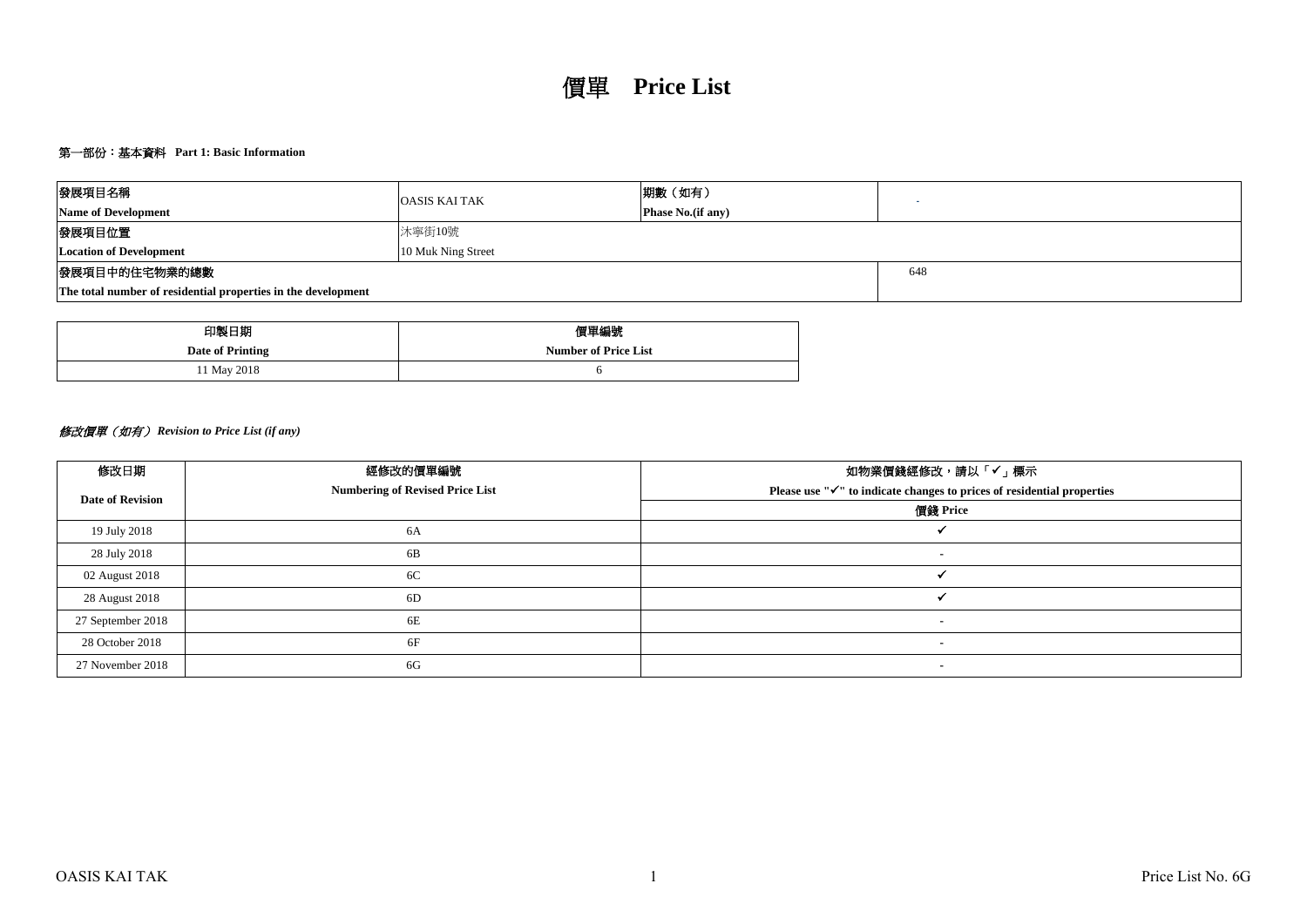第二部份: 面積及售價資料<br>Part 2: Information on Area and Price

| 物業的描述<br><b>Description of Residential</b> | Property        |                                                             | 實用面積<br>(包括露台,工作平台及陽台 (如有))<br>平方米(平方呎)                                     | 售價 (元)     | 實用面積<br>每平方米/呎售價<br>元,每平方米<br>(元,每平方呎) |                                |                          |          |                          | 平方米 (平方呎)<br>sq. metre (sq.ft.) | 其他指明項目的面積 (不計算入實用面積)<br>Area of other specified items (Not included in the Saleable Area) |                          |                  |                          |                          |
|--------------------------------------------|-----------------|-------------------------------------------------------------|-----------------------------------------------------------------------------|------------|----------------------------------------|--------------------------------|--------------------------|----------|--------------------------|---------------------------------|-------------------------------------------------------------------------------------------|--------------------------|------------------|--------------------------|--------------------------|
|                                            |                 |                                                             | Saleable Area<br>(including balcony, utility platform and                   | Price (\$) | <b>Unit Rate of Saleable</b><br>Area   | 空調機房                           | 窗台                       | 閣樓       | 平台                       | 花園                              | 停車位                                                                                       | 天台                       | 梯屋               | 前庭                       | 庭院                       |
| 大廈名稱<br><b>Block Name</b>                  | 樓層<br>Floor     | 單位<br>Unit                                                  | verandah, if any)<br>sq. metre (sq.ft.)                                     |            | \$ per sq. metre<br>\$per sq.ft.)      | Air-conditioning<br>plant room | Bay<br>window            | Cockloft | <b>Flat</b> roof         | Garden                          | Parking<br>space                                                                          | Roof                     | <b>Stairhood</b> | <b>Terrace</b>           | Yard                     |
|                                            | 35              | A#                                                          | 74.041 (797)<br>露台 Balcony: 2.527 (27)<br>工作平台 Utility Platform: 0.000 (0)  | 27,982,000 | 377,926<br>(35,109)                    | $\sim$                         | $\sim$                   | $\sim$   | $\sim$                   | $\sim$                          | $\sim$                                                                                    | $\sim$                   | $\sim$           | $\sim$                   | $\sim$                   |
|                                            | 30              | A#                                                          | 74.041 (797)<br>露台 Balcony: 2.527 (27)<br>工作平台 Utility Platform: 0.000 (0)  | 27,430,000 | 370,470<br>(34, 417)                   | $\sim$                         | $\sim$                   | $\sim$   | $\sim$                   | $\sim$                          | $\sim$                                                                                    | $\sim$                   | $\sim$           | $\sim$                   | $\sim$                   |
|                                            |                 |                                                             | 74.041 (797)                                                                | 27,293,000 | 368,620<br>(34,245)                    |                                |                          |          |                          |                                 |                                                                                           |                          |                  |                          |                          |
|                                            | 29              | A#                                                          | 露台 Balcony: 2.527 (27)<br>工作平台 Utility Platform: 0.000 (0)                  | 33,078,000 | 446,752                                |                                | $\overline{\phantom{a}}$ | $\sim$   | $\overline{\phantom{a}}$ | $\sim$                          | $\overline{\phantom{a}}$                                                                  | $\overline{\phantom{a}}$ | $\sim$           | $\overline{\phantom{a}}$ | $\overline{\phantom{a}}$ |
|                                            |                 |                                                             | 74.041 (797)                                                                |            | (41,503)<br>357,761                    |                                |                          |          |                          |                                 |                                                                                           |                          |                  |                          |                          |
| 23<br>22                                   | A               | 露台 Balcony: 2.527 (27)<br>工作平台 Utility Platform : 0.000 (0) | 26,489,000                                                                  | (33,236)   | $\sim$                                 | $\overline{\phantom{a}}$       | $\sim$                   | μ.       | $\overline{\phantom{a}}$ | $\overline{\phantom{a}}$        | $\sim$                                                                                    | $\sim$                   | $\sim$           | $\overline{\phantom{a}}$ |                          |
|                                            |                 | A                                                           | 74.041 (797)<br>露台 Balcony: 2.527 (27)<br>工作平台 Utility Platform: 0.000 (0)  | 26,358,000 | 355,992<br>(33,072)                    | $\sim$                         | $\overline{\phantom{a}}$ | $\sim$   | $\sim$                   | $\sim$                          | $\overline{\phantom{a}}$                                                                  | $\sim$                   | $\sim$           | $\overline{a}$           | $\sim$                   |
|                                            |                 |                                                             | 74.041 (797)<br>露台 Balcony: 2.527 (27)                                      |            | 354,223                                |                                |                          |          |                          |                                 |                                                                                           |                          |                  |                          |                          |
|                                            |                 |                                                             |                                                                             | 26,227,000 | (32,907)                               |                                |                          |          |                          |                                 |                                                                                           |                          |                  |                          |                          |
| Tower 1<br>第1座                             | 21              | A                                                           | 工作平台 Utility Platform: 0.000 (0)                                            | 31,494,000 | 425,359                                |                                | $\overline{\phantom{a}}$ | $\sim$   | $\overline{\phantom{a}}$ | Ξ.                              | $\overline{\phantom{a}}$                                                                  | $\overline{\phantom{a}}$ | ÷.               | $\sim$                   | 44                       |
|                                            |                 |                                                             | 74.041 (797)                                                                |            | (39,516)<br>345,498                    |                                |                          |          |                          |                                 |                                                                                           |                          |                  |                          |                          |
|                                            | 17              | A                                                           | 露台 Balcony: 2.527 (27)<br>工作平台 Utility Platform: 0.000 (0)                  | 25,581,000 | (32,097)                               | $\sim$                         | $\sim$                   | $\sim$   | $\sim$                   | $\overline{\phantom{a}}$        | $\sim$                                                                                    | $\overline{\phantom{a}}$ | $\sim$           | $\overline{\phantom{a}}$ | $\overline{\phantom{a}}$ |
|                                            | 16              | A                                                           | 74.041 (797)<br>露台 Balcony: 2.527 (27)<br>工作平台 Utility Platform: 0.000 (0)  | 25,454,000 | 343,782<br>(31, 937)                   | $\sim$                         | $\sim$                   | $\sim$   | μ.                       | $\overline{\phantom{a}}$        | $\sim$                                                                                    | $\overline{\phantom{a}}$ | $\sim$           | $\overline{\phantom{a}}$ | $\overline{\phantom{a}}$ |
|                                            |                 |                                                             |                                                                             |            | 338,691                                |                                |                          |          |                          |                                 |                                                                                           |                          |                  |                          |                          |
|                                            |                 |                                                             | 74.041 (797)                                                                | 25,077,000 | (31, 464)                              |                                |                          |          |                          |                                 |                                                                                           |                          |                  |                          |                          |
|                                            | 15              | $A^*$                                                       | 露台 Balcony: 2.527 (27)<br>工作平台 Utility Platform: 0.000 (0)                  | 29,509,000 | 398,549                                | $-$                            | $\sim$                   | $\sim$   | $\sim$                   | $\sim$                          | $\sim$                                                                                    | $\overline{\phantom{a}}$ | $\sim$           | $\overline{\phantom{a}}$ | $\sim$                   |
|                                            |                 |                                                             |                                                                             |            | (37,025)                               |                                |                          |          |                          |                                 |                                                                                           |                          |                  |                          |                          |
|                                            | 9               | A                                                           | 74.041 (797)<br>露台 Balcony: 2.527 (27)<br>工作平台 Utility Platform : 0.000 (0) | 24,582,000 | 332,005<br>(30, 843)                   | $\sim$                         | $\sim$                   | $\sim$   | $\sim$                   | $\sim$                          | $\sim$                                                                                    | $\overline{\phantom{a}}$ | $\sim$           | $\overline{a}$           | $\sim$                   |
|                                            |                 |                                                             | 74.041 (797)                                                                |            | 330,979                                |                                |                          |          |                          |                                 |                                                                                           |                          |                  |                          |                          |
|                                            | 8               | A                                                           | 露台 Balcony: 2.527 (27)<br>工作平台 Utility Platform: 0.000 (0)                  | 24,506,000 | (30,748)                               | $\sim$                         | $\sim$                   | $\sim$   | $\sim$                   | $\overline{\phantom{a}}$        | $\sim$                                                                                    | $\overline{\phantom{a}}$ | $\sim$           | $\overline{a}$           | $\overline{\phantom{a}}$ |
|                                            | $7\phantom{.0}$ | A                                                           | 74.041 (797)<br>露台 Balcony: 2.527 (27)<br>工作平台 Utility Platform : 0.000 (0) | 24,218,000 | 327,089<br>(30, 386)                   | $\overline{a}$                 | $\sim$                   | $\sim$   | $\overline{\phantom{a}}$ | $\overline{\phantom{a}}$        | $\sim$                                                                                    | $\sim$                   | ÷.               | $\sim$                   | $\overline{\phantom{a}}$ |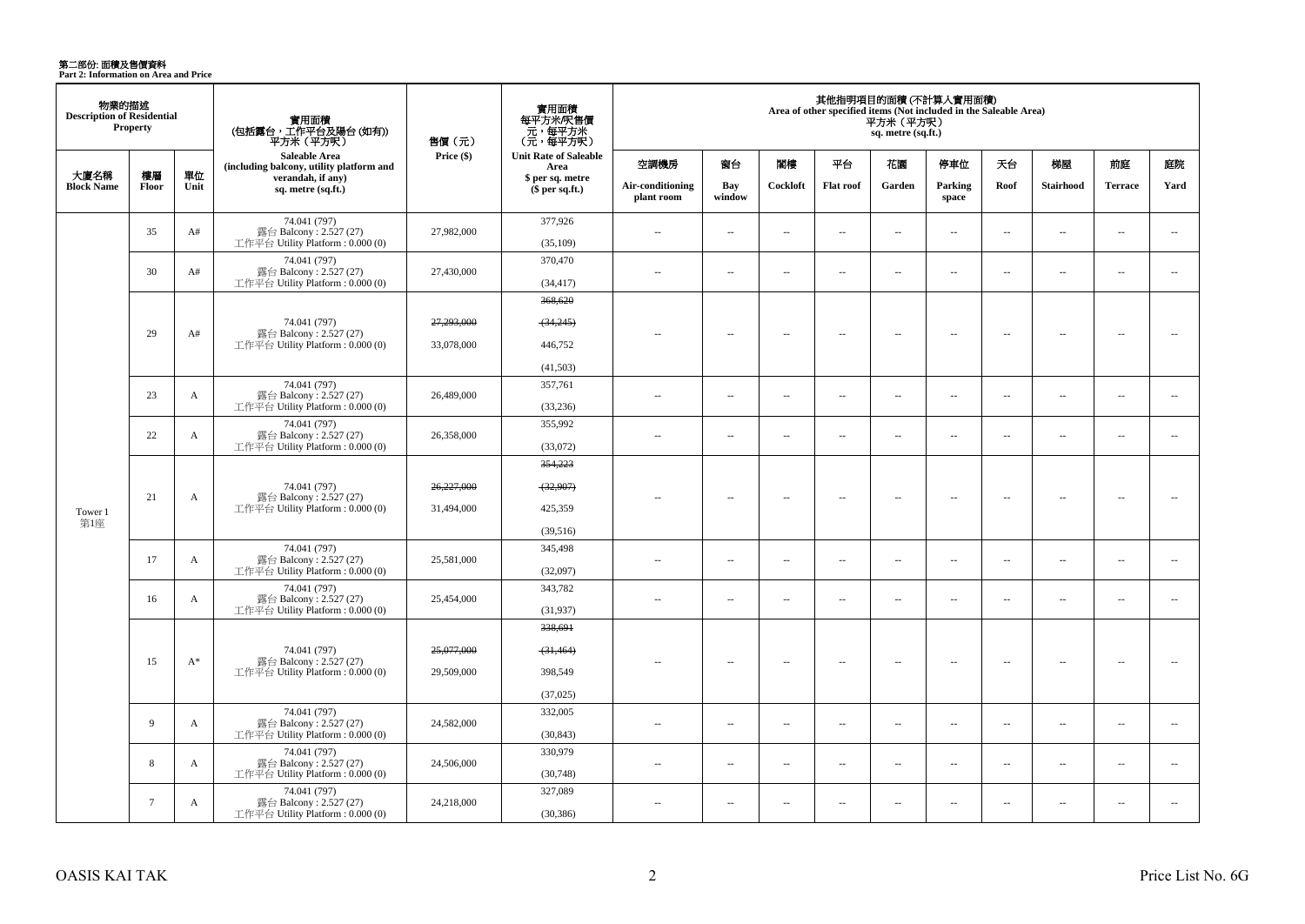| 物業的描述<br><b>Description of Residential</b> | <b>Property</b> |                 | 實用面積<br>(包括露台,工作平台及陽台 (如有))<br>平方米(平方呎)                                    | 售價(元)      | 實用面積<br>每平方米/呎售價<br>一元,每平方米<br>(元,每平方呎) |                                |                          |                          |                          | 平方米 (平方呎)<br>sq. metre (sq.ft.) | 其他指明項目的面積 (不計算入實用面積)<br>Area of other specified items (Not included in the Saleable Area) |                          |                          |                          |                          |
|--------------------------------------------|-----------------|-----------------|----------------------------------------------------------------------------|------------|-----------------------------------------|--------------------------------|--------------------------|--------------------------|--------------------------|---------------------------------|-------------------------------------------------------------------------------------------|--------------------------|--------------------------|--------------------------|--------------------------|
|                                            |                 |                 | Saleable Area<br>(including balcony, utility platform and                  | Price (\$) | <b>Unit Rate of Saleable</b><br>Area    | 空調機房                           | 窗台                       | 閣樓                       | 平台                       | 花園                              | 停車位                                                                                       | 天台                       | 梯屋                       | 前庭                       | 庭院                       |
| 大廈名稱<br><b>Block Name</b>                  | 樓層<br>Floor     | 單位<br>Unit      | verandah, if any)<br>sq. metre (sq.ft.)                                    |            | \$ per sq. metre<br>\$per sq.ft.)       | Air-conditioning<br>plant room | Bay<br>window            | Cockloft                 | <b>Flat roof</b>         | Garden                          | Parking<br>space                                                                          | Roof                     | Stairhood                | <b>Terrace</b>           | Yard                     |
|                                            |                 |                 |                                                                            |            | 347,185                                 |                                |                          |                          |                          |                                 |                                                                                           |                          |                          |                          |                          |
|                                            |                 |                 | 64.856 (698)                                                               | 22,517,000 | (32, 259)                               |                                |                          |                          |                          |                                 |                                                                                           |                          |                          |                          |                          |
|                                            | 36              | B               | 露台 Balcony: 2.476 (27)<br>工作平台 Utility Platform: 0.000 (0)                 | 25,656,000 | 395,584                                 |                                | $\sim$                   | $\sim$                   | $\sim$                   | $\overline{\phantom{a}}$        | $\sim$                                                                                    | $\sim$                   | $\sim$                   | $\sim$                   | $\sim$                   |
|                                            |                 |                 |                                                                            |            | (36, 756)                               |                                |                          |                          |                          |                                 |                                                                                           |                          |                          |                          |                          |
|                                            | 35              | B               | 64.871 (698)<br>露台 Balcony: 2.476 (27)                                     | 22,405,000 | 345,378                                 |                                | $\overline{\phantom{a}}$ | $\sim$                   | $\overline{\phantom{a}}$ | $\overline{\phantom{a}}$        | $\overline{\phantom{a}}$                                                                  | $\overline{\phantom{a}}$ | $\overline{\phantom{a}}$ | $\overline{\phantom{a}}$ | $\overline{\phantom{a}}$ |
|                                            |                 |                 | 工作平台 Utility Platform: 0.000 (0)                                           |            | (32,099)                                | $\sim$ $\sim$                  |                          |                          |                          |                                 |                                                                                           |                          |                          |                          |                          |
|                                            |                 |                 |                                                                            |            | 343,651                                 |                                |                          |                          |                          |                                 |                                                                                           |                          |                          |                          |                          |
|                                            | 33              | $\, {\bf B}$    | 64.871 (698)<br>露台 Balcony: 2.476 (27)                                     | 22,293,000 | (31,938)                                |                                | $\sim$                   | $\sim$                   | $\sim$                   | $\overline{\phantom{a}}$        | $\sim$                                                                                    | $\overline{\phantom{a}}$ | $\sim$                   | $\sim$                   | ÷.                       |
|                                            |                 |                 | 工作平台 Utility Platform : $0.000(0)$                                         | 25,517,000 | 393,350                                 |                                |                          |                          |                          |                                 |                                                                                           |                          |                          |                          |                          |
|                                            |                 |                 |                                                                            |            | (36, 557)                               |                                |                          |                          |                          |                                 |                                                                                           |                          |                          |                          |                          |
|                                            | 30              | B               | 64.871 (698)<br>露台 Balcony: 2.476 (27)                                     | 21,962,000 | 338,549                                 | $\overline{\phantom{m}}$       | $\sim$                   | $\overline{\phantom{a}}$ | $\overline{\phantom{a}}$ | $\overline{\phantom{a}}$        | $\sim$                                                                                    | $\overline{\phantom{a}}$ | $\sim$                   | $\sim$                   | $\overline{\phantom{a}}$ |
|                                            |                 |                 | 工作平台 Utility Platform : $0.000(0)$                                         |            | (31, 464)                               |                                |                          |                          |                          |                                 |                                                                                           |                          |                          |                          |                          |
|                                            |                 |                 | 64.871 (698)<br>露台 Balcony: 2.476 (27)<br>工作平台 Utility Platform: 0.000 (0) |            | 336,853                                 |                                |                          |                          |                          |                                 |                                                                                           |                          |                          |                          |                          |
|                                            | 29              | $\, {\bf B}$    |                                                                            | 21,852,000 | (31, 307)                               |                                | $\overline{\phantom{a}}$ |                          | $\sim$                   | Ξ.                              | $\sim$                                                                                    | ÷.                       | $\overline{\phantom{a}}$ |                          |                          |
| Tower 1<br>第1座                             |                 |                 |                                                                            | 24,944,000 | 384,517                                 |                                |                          |                          |                          |                                 |                                                                                           |                          |                          |                          |                          |
|                                            |                 |                 |                                                                            |            | (35, 736)                               |                                |                          |                          |                          |                                 |                                                                                           |                          |                          |                          |                          |
|                                            | 23              | B               | 64.871 (698)<br>露台 Balcony: 2.476 (27)                                     | 21,210,000 | 326,957                                 | $\overline{a}$                 | $\overline{\phantom{a}}$ | $\overline{\phantom{a}}$ | $\sim$                   | $\overline{\phantom{a}}$        | $\sim$                                                                                    | $\hspace{0.05cm} -$      | $\overline{\phantom{a}}$ | $\sim$                   | $\sim$                   |
|                                            |                 |                 | 工作平台 Utility Platform: 0.000 (0)                                           |            | (30, 387)                               |                                |                          |                          |                          |                                 |                                                                                           |                          |                          |                          |                          |
|                                            | 22              | $\, {\bf B}$    | 64.871 (698)<br>露台 Balcony: 2.476 (27)                                     | 21,104,000 | 325,323                                 | $\overline{a}$                 | $\overline{a}$           | $\sim$                   | $\sim$                   | $\sim$                          | $\sim$                                                                                    | $\overline{\phantom{a}}$ | $\sim$                   | $\sim$                   | $\sim$                   |
|                                            |                 |                 | 工作平台 Utility Platform: 0.000 (0)                                           |            | (30, 235)<br>323,704                    |                                |                          |                          |                          |                                 |                                                                                           |                          |                          |                          |                          |
|                                            |                 |                 |                                                                            |            |                                         |                                |                          |                          |                          |                                 |                                                                                           |                          |                          |                          |                          |
|                                            | 21              | $\, {\bf B}$    | 64.871 (698)<br>露台 Balcony: 2.476 (27)                                     | 20,999,000 | $-30,085$                               | $\overline{a}$                 | $\sim$                   | $\sim$                   | $\sim$                   | $\sim$                          | $\sim$                                                                                    | $\overline{\phantom{a}}$ | $\sim$                   | $\sim$                   | $\sim$                   |
|                                            |                 |                 | 工作平台 Utility Platform: 0.000 (0)                                           | 23,475,000 | 361,872                                 |                                |                          |                          |                          |                                 |                                                                                           |                          |                          |                          |                          |
|                                            |                 |                 |                                                                            |            | (33, 632)                               |                                |                          |                          |                          |                                 |                                                                                           |                          |                          |                          |                          |
|                                            | 17              | $B*$            | 64.871 (698)<br>露台 Balcony: 2.476 (27)                                     | 20,482,000 | 315,734                                 | $\sim$ $\sim$                  | $\sim$                   | $\overline{\phantom{a}}$ | $\sim$                   | $\overline{\phantom{a}}$        | $\sim$                                                                                    | $\overline{\phantom{a}}$ | $\overline{\phantom{a}}$ | $\sim$                   | $\overline{\phantom{a}}$ |
|                                            |                 |                 | 工作平台 Utility Platform : 0.000 (0)<br>64.871 (698)                          |            | (29, 344)<br>314,177                    |                                |                          |                          |                          |                                 |                                                                                           |                          |                          |                          |                          |
|                                            | 16              | $\, {\bf B} \,$ | 露台 Balcony: 2.476 (27)                                                     | 20,381,000 |                                         | $\overline{a}$                 | $\sim$                   | $\sim$                   | $\sim$                   | $\overline{a}$                  | $\overline{\phantom{a}}$                                                                  | $\overline{\phantom{a}}$ | $\sim$                   | $\sim$                   | $\sim$                   |
|                                            |                 |                 | 工作平台 Utility Platform: 0.000 (0)<br>64.871 (698)                           |            | (29, 199)<br>312,590                    |                                |                          |                          |                          |                                 |                                                                                           |                          |                          |                          |                          |
|                                            | 15              | B               | 露台 Balcony: 2.476 (27)<br>工作平台 Utility Platform : 0.000 (0)                | 20,278,000 | (29,052)                                | $\ddot{\phantom{a}}$           | $\overline{\phantom{a}}$ | ÷.                       | $\sim$                   | μ.                              | $\sim$                                                                                    | $\overline{\phantom{a}}$ | $\overline{\phantom{a}}$ | $\sim$                   | $\overline{\phantom{a}}$ |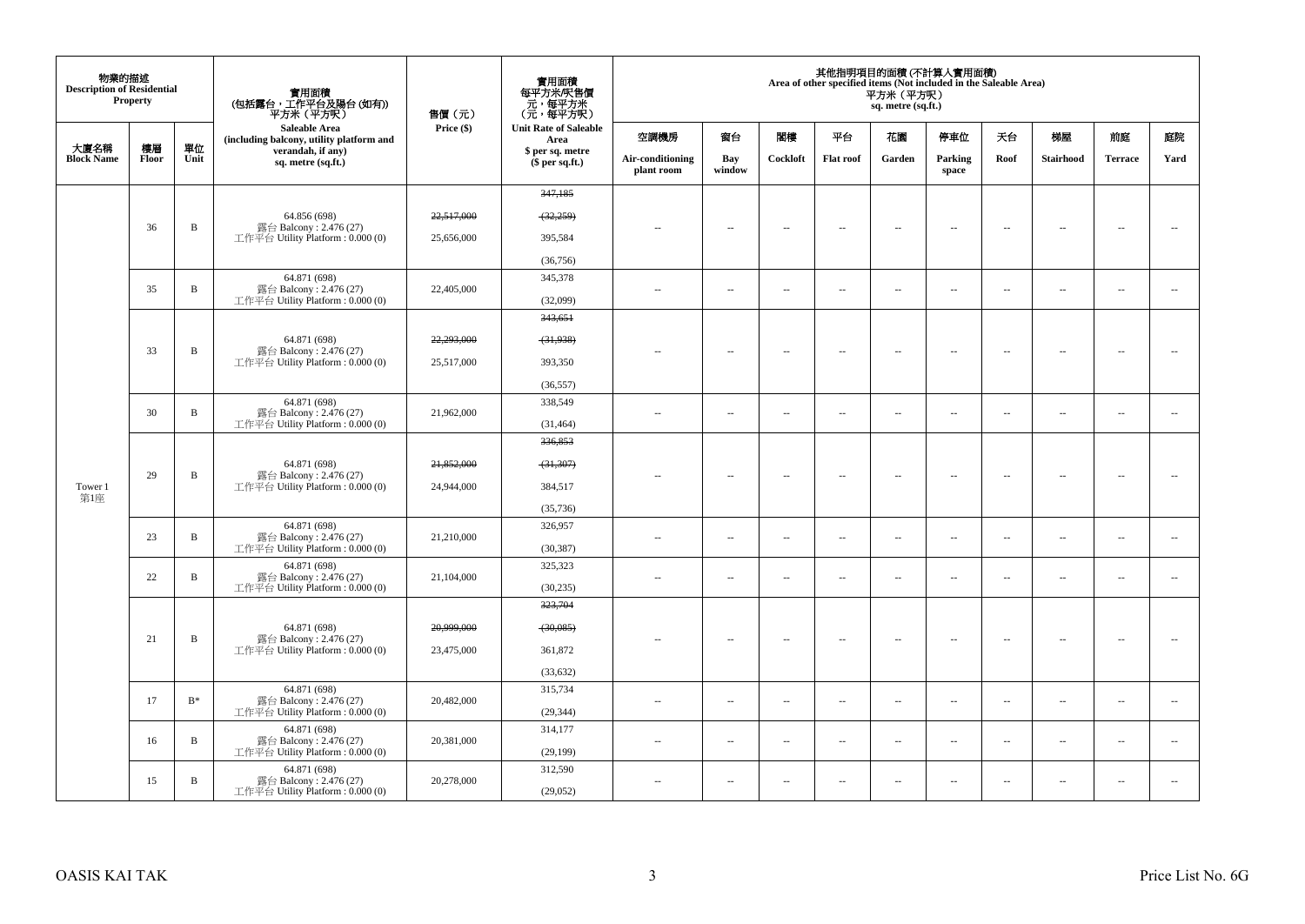| 物業的描述<br><b>Description of Residential</b> | Property        |              | 實用面積<br>(包括露台,工作平台及陽台(如有))<br>平方米(平方呎)                                       | 售價(元)                   | 實用面積<br>每平方米/呎售價<br>- 元, 每平方米<br>(元, 每平方呎)   |                                |                          |                          |                          | 平方米 (平方呎)<br>sq. metre (sq.ft.) | 其他指明項目的面積 (不計算入實用面積)<br>Area of other specified items (Not included in the Saleable Area) |                          |                          |                          |                          |
|--------------------------------------------|-----------------|--------------|------------------------------------------------------------------------------|-------------------------|----------------------------------------------|--------------------------------|--------------------------|--------------------------|--------------------------|---------------------------------|-------------------------------------------------------------------------------------------|--------------------------|--------------------------|--------------------------|--------------------------|
|                                            |                 |              | Saleable Area<br>(including balcony, utility platform and                    | Price (\$)              | <b>Unit Rate of Saleable</b><br>Area         | 空調機房                           | 窗台                       | 関樓                       | 平台                       | 花園                              | 停車位                                                                                       | 天台                       | 梯屋                       | 前庭                       | 庭院                       |
| 大廈名稱<br><b>Block Name</b>                  | 樓層<br>Floor     | 單位<br>Unit   | verandah, if any)<br>sq. metre (sq.ft.)                                      |                         | \$ per sq. metre<br>\$per sq.ft.)            | Air-conditioning<br>plant room | Bay<br>window            | Cockloft                 | <b>Flat roof</b>         | Garden                          | Parking<br>space                                                                          | Roof                     | <b>Stairhood</b>         | <b>Terrace</b>           | Yard                     |
|                                            | 9               | $B^*$        | 64.871 (698)<br>露台 Balcony: 2.476 (27)<br>工作平台 Utility Platform: 0.000 (0)   | 19,878,000              | 306,424<br>(28, 479)                         | $\overline{a}$                 | $\sim$                   | $\sim$                   | $\sim$                   | μ.                              | $\sim$                                                                                    | $\overline{\phantom{a}}$ | $\overline{\phantom{a}}$ | $\sim$                   | $\sim$                   |
|                                            | 8               | $\, {\bf B}$ | 64.871 (698)<br>露台 Balcony: 2.476 (27)<br>工作平台 Utility Platform: 0.000 (0)   | 19,817,000              | 305,483<br>(28, 391)                         | $\sim$                         | $\sim$                   | $\sim$                   | $\sim$                   | μ.                              | $\sim$                                                                                    | $\overline{\phantom{a}}$ | $\overline{\phantom{a}}$ | $\sim$                   | $\sim$                   |
|                                            | $7\phantom{.0}$ | B            | 64.871 (698)<br>露台 Balcony: 2.476 (27)<br>工作平台 Utility Platform : $0.000(0)$ | 19,583,000              | 301,876<br>(28,056)                          | $\sim$                         | $\overline{\phantom{a}}$ | $\sim$                   | $\sim$                   | $\sim$                          | $\sim$                                                                                    | $\sim$                   | $\overline{\phantom{a}}$ | $\sim$                   | $\sim$                   |
| Tower 1<br>第1座                             | 36              | $\mathsf{C}$ | 27.358 (294)<br>露台 Balcony: 2.000 (22)<br>工作平台 Utility Platform: 0.000 (0)   | 9,012,000<br>10,488,000 | 329,410<br>(30, 653)<br>383,361<br>(35, 673) |                                | $\sim$                   | $\sim$                   | $\overline{\phantom{a}}$ | $\overline{\phantom{a}}$        | $\sim$                                                                                    | $\overline{\phantom{a}}$ | $\sim$                   | $\sim$                   | $\sim$                   |
|                                            | 35              | $\mathsf{C}$ | 27.358 (294)<br>露台 Balcony: 2.000 (22)<br>工作平台 Utility Platform : $0.000(0)$ | 8,985,000               | 328,423<br>(30, 561)                         | $-$                            | $\sim$                   | $\overline{\phantom{a}}$ | $\overline{\phantom{a}}$ | $\overline{a}$                  | $\overline{\phantom{a}}$                                                                  | $\overline{\phantom{a}}$ | $\overline{\phantom{a}}$ | $\overline{\phantom{a}}$ | $\sim$                   |
|                                            | 30              | $\mathbf C$  | 27.358 (294)<br>露台 Balcony: 2.000 (22)<br>工作平台 Utility Platform : $0.000(0)$ | 8,875,000<br>10.371.000 | 324,402<br>(30, 187)<br>379,085<br>(35,276)  |                                | $\sim$                   | $\sim$                   | $\ddot{\phantom{a}}$     | $\overline{\phantom{a}}$        | $\sim$                                                                                    | $\overline{\phantom{a}}$ | $\overline{\phantom{a}}$ | $\bar{a}$                | $\sim$                   |
|                                            | 29              | $\mathsf{C}$ | 27.358 (294)<br>露台 Balcony: 2.000 (22)<br>工作平台 Utility Platform : $0.000(0)$ | 8,847,000               | 323,379<br>(30,092)                          | $\overline{\phantom{a}}$       | $\sim$                   | $\sim$                   | $\overline{\phantom{a}}$ | μ.                              | $\overline{\phantom{a}}$                                                                  | $\overline{\phantom{a}}$ | $\overline{\phantom{a}}$ | $\overline{\phantom{a}}$ | $\overline{\phantom{a}}$ |
|                                            | 25              | $\mathsf{C}$ | 27.358 (294)<br>露台 Balcony: 2.000 (22)<br>工作平台 Utility Platform : $0.000(0)$ | 8,703,000<br>10,058,000 | 318,115<br>(29, 602)<br>367,644<br>(34,211)  | ٠.                             | $\sim$                   | $\sim$                   | $\sim$                   | $\sim$                          | $\sim$                                                                                    | $\sim$                   | $\sim$                   |                          |                          |
|                                            | 23              | $\mathbf{C}$ | 27.358 (294)<br>露台 Balcony: 2.000 (22)<br>工作平台 Utility Platform: 0.000 (0)   | 8,690,000               | 317,640<br>(29, 558)                         | $\sim$ $\sim$                  | $\sim$                   | $\sim$                   | $\sim$                   | $\sim$                          | $\sim$                                                                                    | $\overline{\phantom{a}}$ | $\sim$                   | $\sim$                   | $\overline{\phantom{a}}$ |
|                                            | 22              | $\mathbf{C}$ | 27.358 (294)<br>露台 Balcony: 2.000 (22)<br>工作平台 Utility Platform: 0.000 (0)   | 8,681,000               | 317,311<br>(29, 527)                         | $\sim$                         | $\sim$                   | $\sim$                   | $\sim$                   | $\overline{\phantom{a}}$        | $\sim$                                                                                    | $\overline{\phantom{a}}$ | $\overline{\phantom{a}}$ | $\sim$                   | ÷.                       |
|                                            | 21              | $\mathsf{C}$ | 27.358 (294)<br>露台 Balcony: 2.000 (22)<br>工作平台 Utility Platform : $0.000(0)$ | 8,671,000<br>10,196,000 | 316,946<br>(29, 493)<br>372,688<br>(34,680)  | $\sim$ $\sim$                  | $\overline{\phantom{a}}$ | $\sim$                   | $\overline{\phantom{a}}$ | $\overline{\phantom{a}}$        | $\overline{\phantom{a}}$                                                                  | $\overline{\phantom{a}}$ | $\overline{\phantom{a}}$ | $\overline{\phantom{a}}$ |                          |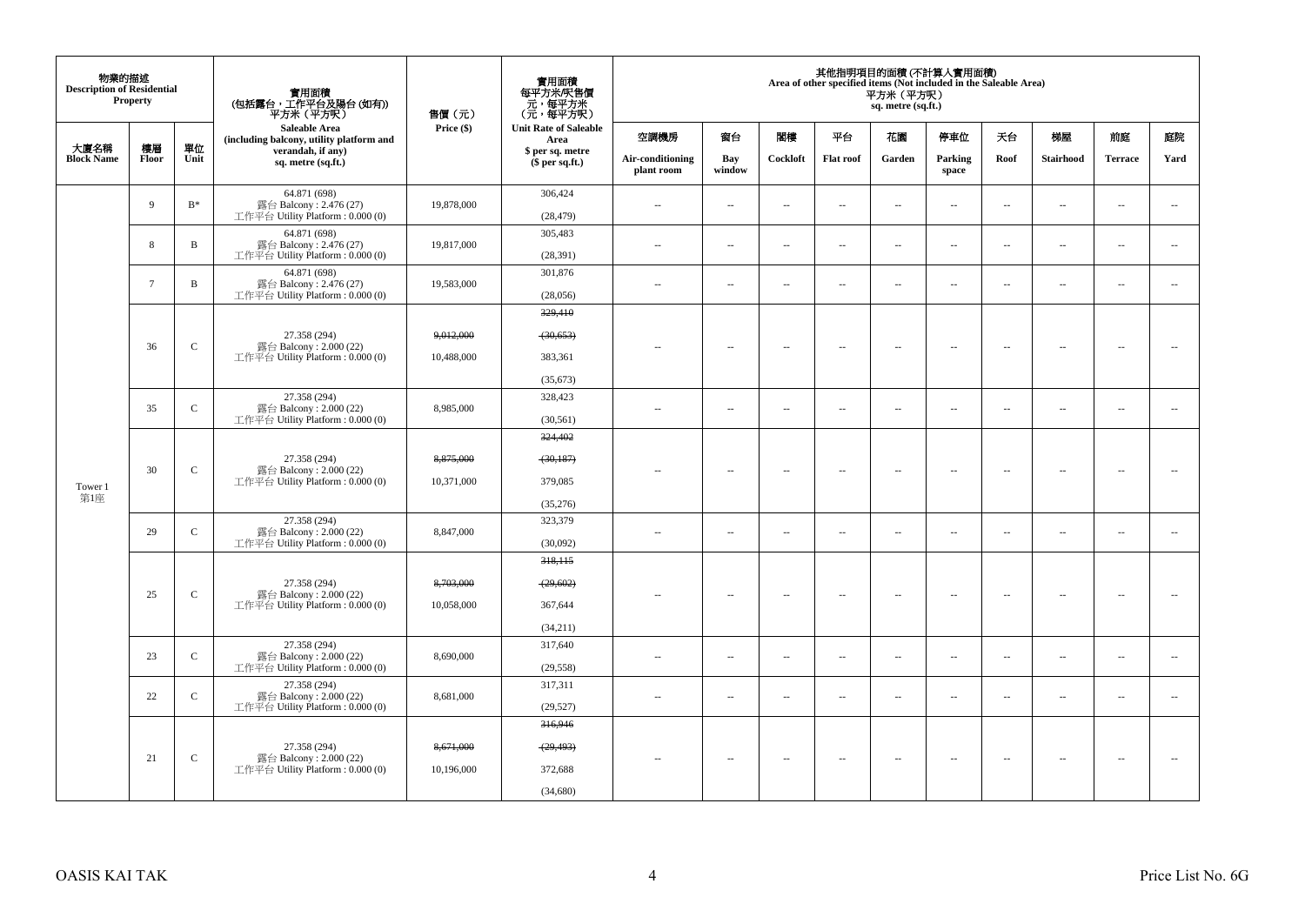| 物業的描述<br><b>Description of Residential</b> | <b>Property</b> |               | 實用面積<br>(包括露台,工作平台及陽台 (如有))<br>平方米(平方呎)                                      | 售價(元)                    | 實用面積<br>每平方米/呎售價<br>元,每平方米<br>(元,每平方呎)       |                                |                          |                          |                          | 平方米 (平方呎)<br>sq. metre (sq.ft.) | 其他指明項目的面積 (不計算入實用面積)<br>Area of other specified items (Not included in the Saleable Area) |                          |                          |                          |                          |
|--------------------------------------------|-----------------|---------------|------------------------------------------------------------------------------|--------------------------|----------------------------------------------|--------------------------------|--------------------------|--------------------------|--------------------------|---------------------------------|-------------------------------------------------------------------------------------------|--------------------------|--------------------------|--------------------------|--------------------------|
|                                            |                 |               | <b>Saleable Area</b><br>(including balcony, utility platform and             | Price (\$)               | <b>Unit Rate of Saleable</b><br>Area         | 空調機房                           | 窗台                       | 関樓                       | 平台                       | 花園                              | 停車位                                                                                       | 天台                       | 梯屋                       | 前庭                       | 庭院                       |
| 大廈名稱<br><b>Block Name</b>                  | 樓層<br>Floor     | 單位<br>Unit    | verandah, if any)<br>sq. metre (sq.ft.)                                      |                          | \$ per sq. metre<br>\$per sq.ft.)            | Air-conditioning<br>plant room | Bay<br>window            | Cockloft                 | <b>Flat roof</b>         | Garden                          | Parking<br>space                                                                          | Roof                     | Stairhood                | <b>Terrace</b>           | Yard                     |
|                                            | 17              | $\mathsf C$   | 27.358 (294)<br>露台 Balcony: 2.000 (22)<br>工作平台 Utility Platform: 0.000 (0)   | 8,584,000                | 313,766<br>(29, 197)                         | $\overline{\phantom{a}}$       | $\ldots$                 | $\sim$                   | $\ldots$                 | $\ldots$                        | $\sim$                                                                                    | $\ddotsc$                | $\overline{\phantom{a}}$ | $\sim$                   | $\overline{\phantom{a}}$ |
|                                            | 16              | $\mathbf C$   | 27.358 (294)<br>露台 Balcony: 2.000 (22)<br>工作平台 Utility Platform: 0.000 (0)   | 8,573,000                | 313,364<br>(29,160)                          | $\sim$                         | $\sim$                   | $\sim$                   | $\sim$                   | $\overline{\phantom{a}}$        | $\sim$                                                                                    | $\overline{\phantom{a}}$ | $\overline{\phantom{a}}$ | $\sim$                   | $\overline{\phantom{a}}$ |
| Tower 1                                    | 15              | $\mathbf C$   | 27.358 (294)<br>露台 Balcony: 2.000 (22)<br>工作平台 Utility Platform: 0.000 (0)   | 8,565,000<br>10,079,000  | 313,071<br>(29, 133)<br>368,411<br>(34, 282) | $\overline{a}$                 | $\overline{\phantom{a}}$ | $\sim$                   | $\overline{\phantom{a}}$ | $\overline{\phantom{a}}$        | $\sim$                                                                                    | $\overline{\phantom{a}}$ | $\sim$                   | $\overline{\phantom{a}}$ | $\overline{\phantom{a}}$ |
|                                            | 9               | $\mathcal{C}$ | 27.358 (294)<br>露台 Balcony: 2.000 (22)<br>工作平台 Utility Platform : 0.000 (0)  | 8,523,000                | 311,536<br>(28,990)                          | ٠.                             | μ.                       | $\overline{\phantom{a}}$ | $\overline{\phantom{a}}$ | $\overline{\phantom{a}}$        | $\overline{\phantom{a}}$                                                                  | $\overline{\phantom{a}}$ | $\overline{\phantom{a}}$ | $\overline{\phantom{a}}$ | $\overline{\phantom{a}}$ |
|                                            | 8               | $\mathbf C$   | 27.358 (294)<br>露台 Balcony: 2.000 (22)<br>工作平台 Utility Platform : 0.000 (0)  | 8,514,000<br>9,903,000   | 311.207<br>(28, 959)<br>361.978<br>(33, 684) | $\overline{a}$                 | $\sim$                   | $\overline{\phantom{a}}$ | $\sim$                   | $\sim$                          | $\sim$                                                                                    | $\sim$                   | $\overline{\phantom{a}}$ | $\overline{\phantom{a}}$ | $\sim$                   |
| 第1座                                        | $\overline{7}$  | $\mathsf{C}$  | 27.358 (294)<br>露台 Balcony: 2.000 (22)<br>工作平台 Utility Platform: 0.000 (0)   | 8,472,000                | 309,672<br>(28, 816)                         | $\sim$                         | $\overline{a}$           | $\sim$                   | $\sim$                   | $\sim$                          | $\sim$                                                                                    | $\sim$                   | $\sim$                   | $\sim$                   | $\sim$                   |
|                                            | 36              | $\mathbf D$   | 45.137 (486)<br>露台 Balcony: 2.000 (22)<br>工作平台 Utility Platform : $0.000(0)$ | 14,423,000<br>17,085,000 | 319,538<br>(29,677)<br>378,514<br>(35, 154)  |                                | $\sim$                   | $\sim$                   | $\sim$                   | $\overline{\phantom{a}}$        | $\sim$                                                                                    | $\overline{\phantom{a}}$ | $\overline{\phantom{a}}$ | $\sim$                   | $\sim$                   |
|                                            | 35              | D             | 45.137 (486)<br>露台 Balcony: 2.000 (22)<br>工作平台 Utility Platform : 0.000 (0)  | 14,366,000               | 318,275<br>(29, 560)                         | $\sim$ $\sim$                  | $\sim$                   | $\sim$                   | $\sim$                   | $\overline{a}$                  | $\sim$                                                                                    | $\overline{\phantom{a}}$ | $\sim$                   | $\sim$                   | $\overline{\phantom{a}}$ |
|                                            | 30              | $\mathbf D$   | 45.137 (486)<br>露台 Balcony: 2.000 (22)<br>工作平台 Utility Platform : $0.000(0)$ | 14,138,000<br>16,627,000 | 313,224<br>(29,091)<br>368,367<br>(34,212)   |                                | $\overline{\phantom{a}}$ | $\sim$                   | $\overline{\phantom{a}}$ | $\overline{\phantom{a}}$        | $\sim$                                                                                    | $\sim$                   | $\overline{\phantom{a}}$ | $\sim$                   | $\sim$                   |
|                                            | 29              | D             | 45.137 (486)<br>露台 Balcony: 2.000 (22)<br>工作平台 Utility Platform : 0.000 (0)  | 14.082.000               | 311,984<br>(28,975)                          | $\sim$ $\sim$                  | $\overline{\phantom{a}}$ | $\overline{\phantom{a}}$ | $\overline{\phantom{a}}$ | $\overline{\phantom{a}}$        | $\overline{\phantom{a}}$                                                                  | $\overline{\phantom{a}}$ | $\overline{\phantom{a}}$ | $\overline{\phantom{a}}$ | $\sim$                   |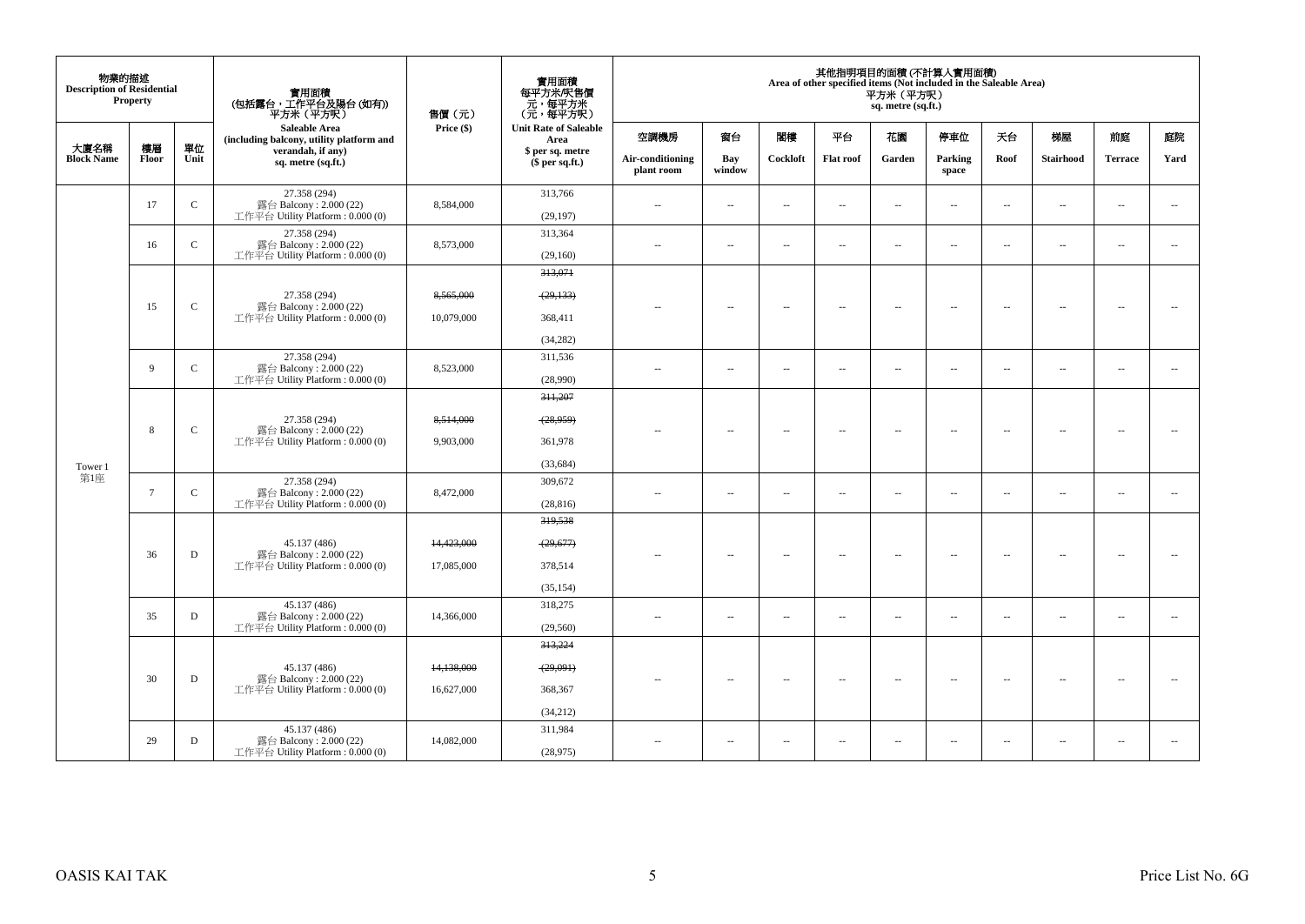| 物業的描述<br><b>Description of Residential</b> | <b>Property</b> |            | 實用面積<br>(包括露台,工作平台及陽台 (如有))<br>平方米(平方呎)                      | 售價(元)      | 實用面積<br>每平方米/呎售價<br>- 元, 每平方米<br>(元, 每平方呎) |                                |                          |                          |                          | 平方米 (平方呎)<br>sq. metre (sq.ft.) | 其他指明項目的面積 (不計算入實用面積)<br>Area of other specified items (Not included in the Saleable Area) |                          |                          |                          |                          |
|--------------------------------------------|-----------------|------------|--------------------------------------------------------------|------------|--------------------------------------------|--------------------------------|--------------------------|--------------------------|--------------------------|---------------------------------|-------------------------------------------------------------------------------------------|--------------------------|--------------------------|--------------------------|--------------------------|
|                                            |                 |            | Saleable Area<br>(including balcony, utility platform and    | Price (\$) | <b>Unit Rate of Saleable</b><br>Area       | 空調機房                           | 窗台                       | 閣樓                       | 平台                       | 花園                              | 停車位                                                                                       | 天台                       | 梯屋                       | 前庭                       | 庭院                       |
| 大廈名稱<br><b>Block Name</b>                  | 樓層<br>Floor     | 單位<br>Unit | verandah, if any)<br>sq. metre (sq.ft.)                      |            | \$ per sq. metre<br>(\$ per sq.ft.)        | Air-conditioning<br>plant room | Bay<br>window            | Cockloft                 | Flat roof                | Garden                          | Parking<br>space                                                                          | Roof                     | Stairhood                | <b>Terrace</b>           | Yard                     |
|                                            |                 |            |                                                              |            | 305.824                                    |                                |                          |                          |                          |                                 |                                                                                           |                          |                          |                          |                          |
|                                            | 25              | $D^*$      | 45.137 (486)<br>露台 Balcony: 2.000 (22)                       | 13,804,000 | (28, 403)                                  |                                | $\sim$                   | $\sim$                   | $\sim$                   | $\sim$                          | $\sim$                                                                                    | $\overline{\phantom{a}}$ | $\sim$                   | $\sim$                   | $\sim$                   |
|                                            |                 |            | 工作平台 Utility Platform: 0.000 (0)                             | 16,050,000 | 355,584                                    |                                |                          |                          |                          |                                 |                                                                                           |                          |                          |                          |                          |
|                                            |                 |            | 45,137 (486)                                                 |            | (33,025)                                   |                                |                          |                          |                          |                                 |                                                                                           |                          |                          |                          |                          |
|                                            | 23              | D          | 露台 Balcony: 2.000 (22)                                       | 13,749,000 | 304,606                                    | $\overline{\phantom{a}}$       | $\overline{\phantom{a}}$ | ÷.                       | $\overline{\phantom{a}}$ | μ.                              | $\overline{\phantom{a}}$                                                                  | $\overline{\phantom{a}}$ | $\overline{\phantom{a}}$ | $\overline{\phantom{a}}$ | $\overline{\phantom{a}}$ |
|                                            |                 |            | 工作平台 Utility Platform: 0.000 (0)<br>45.137 (486)             |            | (28,290)<br>303,963                        |                                |                          |                          |                          |                                 |                                                                                           |                          |                          |                          |                          |
|                                            | 22              | D          | 露台 Balcony: 2.000 (22)<br>工作平台 Utility Platform : 0.000 (0)  | 13,720,000 | (28, 230)                                  | ٠.                             | $\overline{\phantom{a}}$ | 4                        | $\overline{\phantom{a}}$ | $\overline{\phantom{a}}$        | $\overline{\phantom{a}}$                                                                  | $\overline{\phantom{a}}$ | $\overline{\phantom{a}}$ | $\sim$                   | $\overline{\phantom{a}}$ |
|                                            |                 |            |                                                              |            | 303,321                                    |                                |                          |                          |                          |                                 |                                                                                           |                          |                          |                          |                          |
|                                            |                 |            | 45.137 (486)                                                 | 13,691,000 | (28,171)                                   |                                |                          |                          |                          |                                 |                                                                                           |                          |                          |                          |                          |
|                                            | 21              | D          | 露台 Balcony: 2.000 (22)<br>工作平台 Utility Platform: 0.000 (0)   | 16,326,000 | 361,699                                    |                                | $\overline{\phantom{a}}$ | $\sim$                   | $\sim$                   | $\overline{a}$                  | $\sim$                                                                                    | $\overline{\phantom{a}}$ | $\overline{\phantom{a}}$ | $\sim$                   | $\sim$                   |
|                                            |                 |            |                                                              |            | (33,593)                                   |                                |                          |                          |                          |                                 |                                                                                           |                          |                          |                          |                          |
|                                            |                 |            | 45.137 (486)<br>露台 Balcony: 2.000 (22)                       |            | 299,577                                    |                                |                          |                          |                          |                                 |                                                                                           |                          |                          |                          |                          |
| Tower 1                                    | 17              | D          | 工作平台 Utility Platform: 0.000 (0)                             | 13,522,000 | (27, 823)                                  | $\sim$                         | $\overline{\phantom{a}}$ | $\sim$                   | $\sim$                   | $\sim$                          | $\sim$                                                                                    | $\overline{\phantom{a}}$ | $\sim$                   | $\sim$                   | $\overline{\phantom{a}}$ |
| 第1座                                        | 16              | $D^*$      | 45.137 (486)<br>露台 Balcony: 2.000 (22)                       | 13,492,000 | 298,912                                    |                                | $\sim$                   | $\sim$                   | $\sim$                   | $\sim$                          | $\sim$                                                                                    | $\overline{\phantom{a}}$ | $\overline{a}$           | $\sim$                   | $\overline{\phantom{a}}$ |
|                                            |                 |            | 工作平台 Utility Platform: 0.000 (0)                             |            | (27,761)                                   | $\sim$                         |                          |                          |                          |                                 |                                                                                           |                          |                          |                          |                          |
|                                            |                 |            |                                                              |            | 298,292                                    |                                |                          |                          |                          |                                 |                                                                                           |                          |                          |                          |                          |
|                                            |                 |            | 45.137 (486)                                                 | 13,464,000 | (27,704)                                   |                                |                          |                          |                          |                                 |                                                                                           |                          |                          |                          |                          |
|                                            | 15              | D          | 露台 Balcony: 2.000 (22)<br>工作平台 Utility Platform : $0.000(0)$ | 15,997,000 | 354,410                                    |                                | $\overline{a}$           | $\sim$                   | $\sim$                   | $\overline{a}$                  | $\sim$                                                                                    | $\sim$                   | $\sim$                   | $\sim$                   | $\sim$                   |
|                                            |                 |            |                                                              |            | (32,916)                                   |                                |                          |                          |                          |                                 |                                                                                           |                          |                          |                          |                          |
|                                            | $\overline{Q}$  | $D^*$      | 45.137 (486)<br>露台 Balcony: 2.000 (22)                       |            | 295,722                                    |                                |                          |                          |                          |                                 |                                                                                           |                          |                          |                          |                          |
|                                            |                 |            | 工作平台 Utility Platform: 0.000 (0)                             | 13,348,000 | (27, 465)                                  | $\sim$ $\sim$                  | $\overline{\phantom{a}}$ | $\sim$                   | $\overline{\phantom{a}}$ | $\overline{\phantom{a}}$        | $\overline{\phantom{a}}$                                                                  | $\overline{\phantom{a}}$ | $\sim$                   | $\sim$                   | $\overline{\phantom{a}}$ |
|                                            | 8               | D          | 45.137 (486)<br>露台 Balcony: 2.000 (22)                       | 13,320,000 | 295,102                                    | $\sim$ $\sim$                  | $\overline{\phantom{a}}$ | $\sim$                   | $\overline{\phantom{a}}$ | --                              | $\overline{\phantom{a}}$                                                                  | $\overline{\phantom{a}}$ | $\overline{\phantom{a}}$ | $\sim$                   | $\overline{\phantom{a}}$ |
|                                            |                 |            | 工作平台 Utility Platform : $0.000(0)$                           |            | (27, 407)                                  |                                |                          |                          |                          |                                 |                                                                                           |                          |                          |                          |                          |
|                                            |                 |            |                                                              |            | 293,285                                    |                                |                          |                          |                          |                                 |                                                                                           |                          |                          |                          |                          |
|                                            | 7               | D          | 45.137 (486)<br>露台 Balcony: 2.000 (22)                       | 13,238,000 | $-27,239$                                  |                                |                          |                          |                          | $\sim$                          |                                                                                           |                          |                          |                          |                          |
|                                            |                 |            | 工作平台 Utility Platform: 0.000 (0)                             | 15,600,000 | 345,614                                    | $\overline{\phantom{a}}$       | $\sim$                   | $\overline{\phantom{a}}$ | $\sim$                   |                                 | $\sim$                                                                                    | $\sim$                   | $\sim$                   | $\sim$                   |                          |
|                                            |                 |            |                                                              |            | (32,099)                                   |                                |                          |                          |                          |                                 |                                                                                           |                          |                          |                          |                          |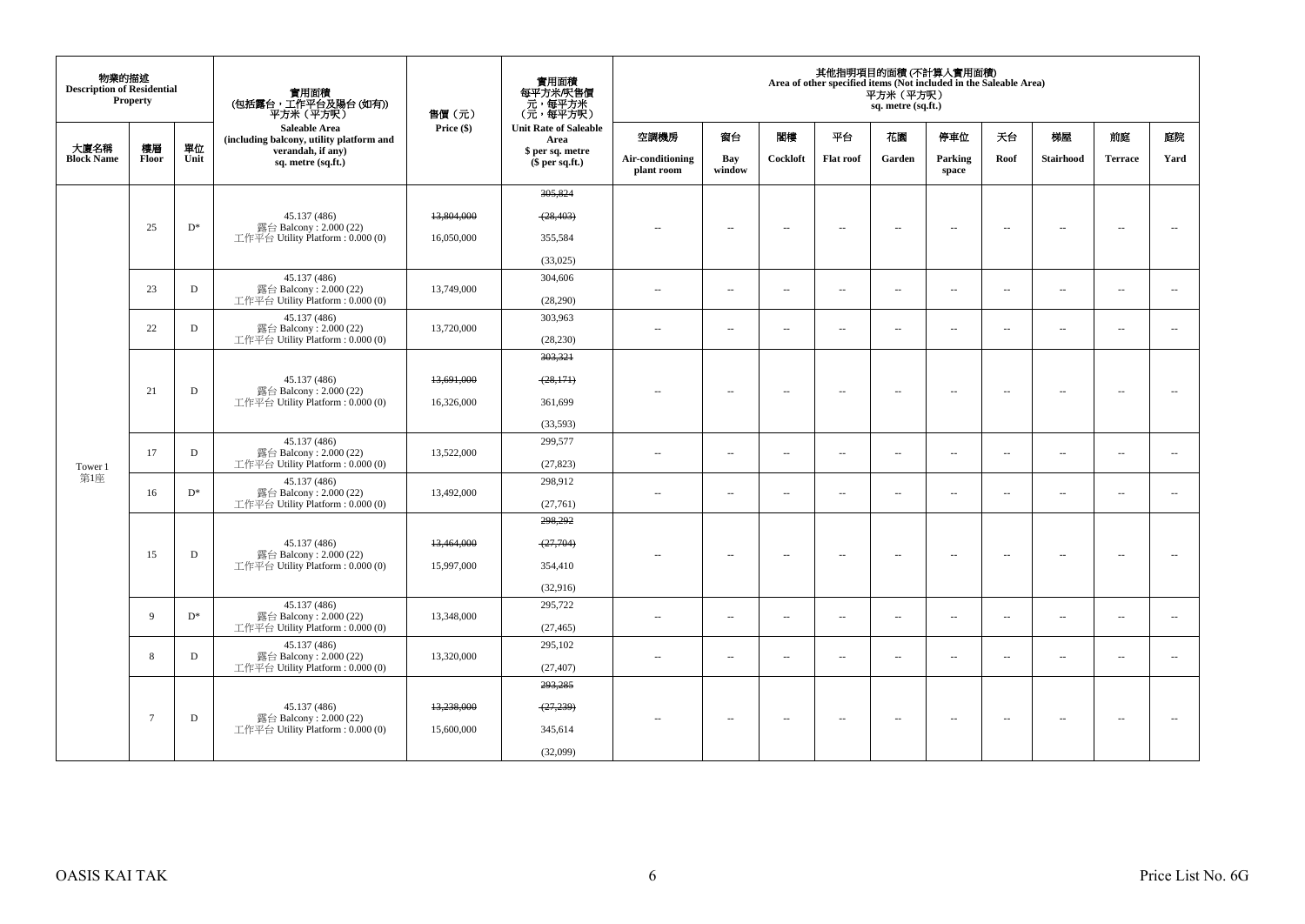| 物業的描述<br><b>Description of Residential</b> | <b>Property</b> |            | 實用面積<br>(包括露台,工作平台及陽台 (如有))<br>平方米(平方呎)                          | 售價 (元)       | 實用面積<br>每平方米/呎售價<br>元,每平方米<br>(元,每平方呎) |                                |                          |                          |                          | 平方米 (平方呎)<br>sq. metre (sq.ft.) | 其他指明項目的面積 (不計算入實用面積)<br>Area of other specified items (Not included in the Saleable Area) |                          |                          |                          |                          |
|--------------------------------------------|-----------------|------------|------------------------------------------------------------------|--------------|----------------------------------------|--------------------------------|--------------------------|--------------------------|--------------------------|---------------------------------|-------------------------------------------------------------------------------------------|--------------------------|--------------------------|--------------------------|--------------------------|
|                                            |                 |            | <b>Saleable Area</b><br>(including balcony, utility platform and | Price $(\$)$ | <b>Unit Rate of Saleable</b><br>Area   | 空調機房                           | 窗台                       | 閣樓                       | 平台                       | 花園                              | 停車位                                                                                       | 天台                       | 梯屋                       | 前庭                       | 庭院                       |
| 大廈名稱<br><b>Block Name</b>                  | 樓層<br>Floor     | 單位<br>Unit | verandah, if any)<br>sq. metre (sq.ft.)                          |              | \$ per sq. metre<br>$$$ per sq.ft.)    | Air-conditioning<br>plant room | Bay<br>window            | Cockloft                 | <b>Flat roof</b>         | Garden                          | Parking<br>space                                                                          | Roof                     | Stairhood                | <b>Terrace</b>           | Yard                     |
|                                            |                 |            |                                                                  |              | 335, 535                               |                                |                          |                          |                          |                                 |                                                                                           |                          |                          |                          |                          |
|                                            |                 |            | 33.466 (360)                                                     | 11,229,000   | (31, 192)                              |                                |                          |                          |                          |                                 |                                                                                           |                          |                          |                          |                          |
|                                            | 36              | E          | 露台 Balcony: 2.000 (22)<br>工作平台 Utility Platform: 0.000 (0)       | 13,075,000   | 390,695                                | $\sim$                         | $\overline{\phantom{a}}$ | $\overline{\phantom{a}}$ | $\sim$                   | $\overline{\phantom{a}}$        | $\overline{\phantom{a}}$                                                                  | $\overline{\phantom{a}}$ | $\overline{\phantom{a}}$ | $\overline{\phantom{a}}$ | $\overline{\phantom{a}}$ |
|                                            |                 |            |                                                                  |              | (36,319)                               |                                |                          |                          |                          |                                 |                                                                                           |                          |                          |                          |                          |
|                                            |                 |            | 33.455 (360)                                                     |              | 332,297                                |                                |                          |                          |                          |                                 |                                                                                           |                          |                          |                          |                          |
|                                            | 32              | E          | 露台 Balcony: 2.000 (22)<br>工作平台 Utility Platform: 0.000 (0)       | 11.117.000   | (30, 881)                              | $\sim$                         | $\overline{\phantom{a}}$ | $\overline{a}$           | $\sim$                   | $\sim$                          | $\sim$                                                                                    | $\overline{\phantom{a}}$ | $\overline{\phantom{a}}$ | $\overline{\phantom{a}}$ | $\sim$                   |
| Tower 1                                    |                 |            |                                                                  |              | 324,286                                |                                |                          |                          |                          |                                 |                                                                                           |                          |                          |                          |                          |
| 第1座                                        |                 |            | 33.455 (360)                                                     | 10,849,000   | (30, 136)                              |                                |                          |                          |                          |                                 |                                                                                           |                          |                          |                          |                          |
|                                            | 23              | E          | 露台 Balcony: 2.000 (22)<br>工作平台 Utility Platform: 0.000 (0)       | 12,722,000   | 380,272                                | $-$                            | $\sim$                   | $\sim$                   | $\sim$                   | $\overline{\phantom{a}}$        | $\sim$                                                                                    | $\overline{\phantom{a}}$ | $\sim$                   | $\sim$                   | $\sim$                   |
|                                            |                 |            |                                                                  |              | (35, 339)                              |                                |                          |                          |                          |                                 |                                                                                           |                          |                          |                          |                          |
|                                            | 16              | E          | 33.455 (360)<br>露台 Balcony: 2.000 (22)                           | 10,784,000   | 322,343                                |                                |                          |                          |                          |                                 |                                                                                           |                          |                          |                          |                          |
|                                            |                 |            | 工作平台 Utility Platform: 0.000 (0)                                 |              | (29,956)                               | $\sim$ $-$                     | $\overline{\phantom{a}}$ | $\sim$                   | $\overline{\phantom{a}}$ | $\overline{\phantom{a}}$        | $\overline{\phantom{a}}$                                                                  | $\sim$                   | $\overline{\phantom{a}}$ | $\sim$                   | $\sim$                   |
|                                            | $\overline{9}$  | E          | 33.455 (360)<br>露台 Balcony: 2.000 (22)                           | 10,731,000   | 320,759                                | $\sim$                         | $\sim$                   | $\overline{a}$           | $\sim$                   | $\overline{\phantom{a}}$        | $\sim$                                                                                    | $\overline{\phantom{a}}$ | $\sim$                   | $\sim$                   | $\sim$                   |
|                                            |                 |            | 工作平台 Utility Platform: 0.000 (0)                                 |              | (29, 808)                              |                                |                          |                          |                          |                                 |                                                                                           |                          |                          |                          |                          |
|                                            |                 |            |                                                                  |              | 351,296                                |                                |                          |                          |                          |                                 |                                                                                           |                          |                          |                          |                          |
|                                            | 35              |            | 45.873 (494)<br>露台 Balcony: 2.000 (22)                           | 16,115,000   | (32, 621)                              |                                |                          | $\sim$                   |                          | $\sim$                          | $\sim$                                                                                    | $\overline{\phantom{a}}$ | $\overline{\phantom{a}}$ | $\sim$                   | $\sim$                   |
|                                            |                 | A          | 工作平台 Utility Platform: 0.000 (0)                                 | 20,187,000   | 440,063                                | $\sim$ $\sim$                  | $\sim$                   |                          | $\sim$                   |                                 |                                                                                           |                          |                          |                          |                          |
|                                            |                 |            |                                                                  |              | (40, 864)                              |                                |                          |                          |                          |                                 |                                                                                           |                          |                          |                          |                          |
|                                            | 25              | $A^*$      | 45.873 (494)<br>露台 Balcony: 2.000 (22)                           | 15,512,000   | 338,151                                | $\sim$ $\sim$                  | $\sim$                   | $\sim$                   | $\sim$                   | $\overline{a}$                  | $\sim$                                                                                    | $\sim$                   | $\sim$                   | $\sim$                   | $\sim$                   |
|                                            |                 |            | 工作平台 Utility Platform: 0.000 (0)                                 |              | (31, 401)                              |                                |                          |                          |                          |                                 |                                                                                           |                          |                          |                          |                          |
| Tower 2                                    | 11              | A          | 45.873 (494)<br>露台 Balcony: 2.000 (22)                           | 15,115,000   | 329,497                                | $\sim$ $\sim$                  | $\sim$                   | $\sim$                   | $\sim$                   | $\sim$                          | $\sim$                                                                                    | $\overline{\phantom{a}}$ | $\sim$                   | $\sim$                   | $\overline{\phantom{a}}$ |
| 第2座                                        |                 |            | 工作平台 Utility Platform: 0.000 (0)                                 |              | (30,597)                               |                                |                          |                          |                          |                                 |                                                                                           |                          |                          |                          |                          |
|                                            |                 |            |                                                                  |              | 322,826                                |                                |                          |                          |                          |                                 |                                                                                           |                          |                          |                          |                          |
|                                            | 6               | $A^*$      | 45.873 (494)<br>露台 Balcony: 2.000 (22)                           | 14,809,000   | (29, 978)                              | $-$                            | $\overline{\phantom{a}}$ | $\sim$                   | $\overline{\phantom{a}}$ | $\overline{\phantom{a}}$        | $\sim$                                                                                    | $\sim$                   | $\overline{\phantom{a}}$ | $\sim$                   | $\sim$                   |
|                                            |                 |            | 工作平台 Utility Platform: 0.000 (0)                                 | 17,808,000   | 388,202                                |                                |                          |                          |                          |                                 |                                                                                           |                          |                          |                          |                          |
|                                            |                 |            |                                                                  |              | (36,049)                               |                                |                          |                          |                          |                                 |                                                                                           |                          |                          |                          |                          |
|                                            | 35              | B          | 50.763 (546)<br>露台 Balcony: 2.000 (22)                           | 18,759,000   | 369,541                                | $\sim$                         | $\overline{\phantom{a}}$ | $\overline{\phantom{a}}$ | $\sim$                   | $\overline{\phantom{a}}$        | $\sim$                                                                                    | $\overline{\phantom{a}}$ | $\overline{\phantom{a}}$ | $\overline{\phantom{a}}$ | $\sim$                   |
|                                            |                 |            | 工作平台 Utility Platform: 0.000 (0)                                 |              | (34, 357)                              |                                |                          |                          |                          |                                 |                                                                                           |                          |                          |                          |                          |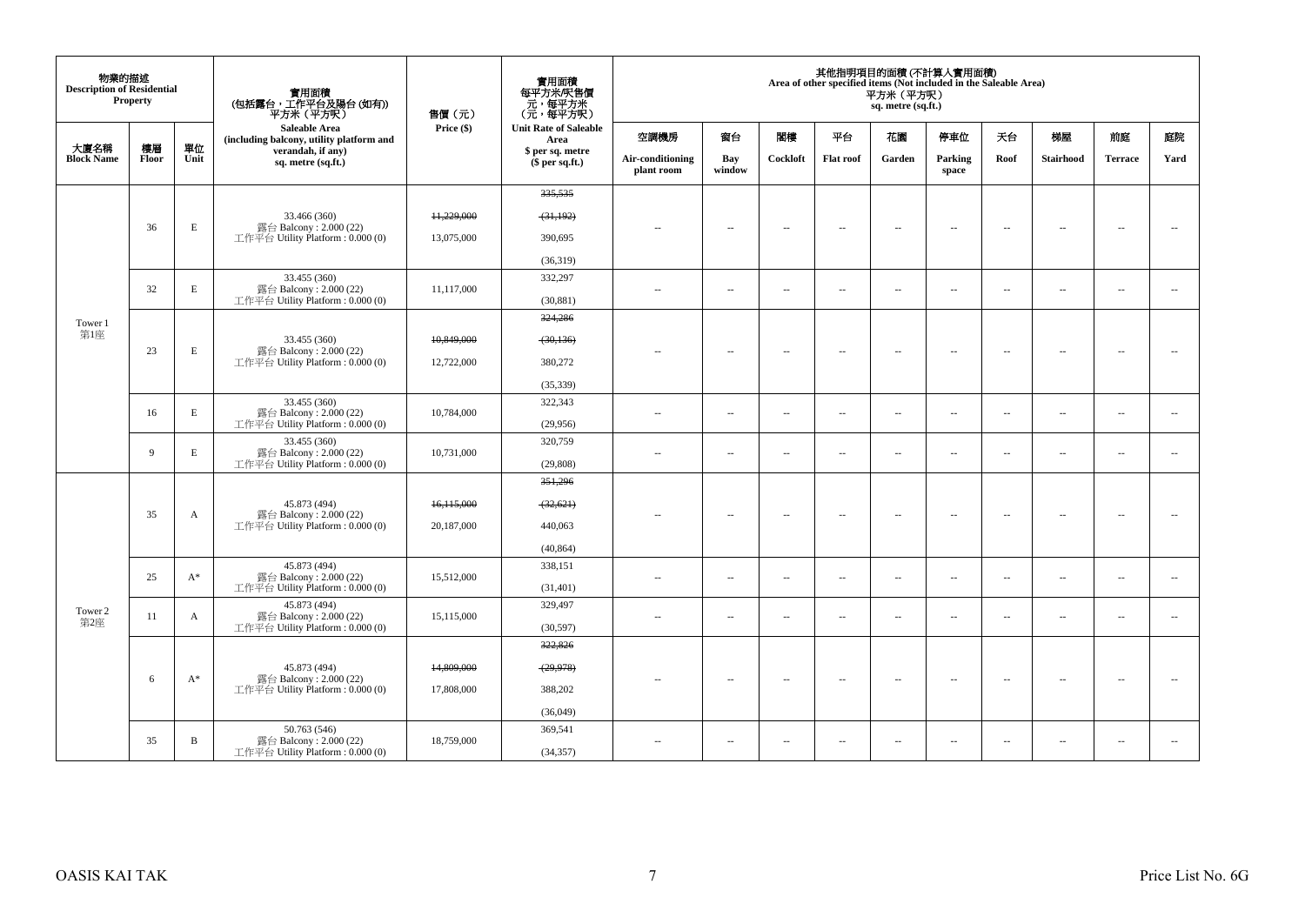| 物業的描述<br><b>Description of Residential</b> | <b>Property</b> |              | 實用面積<br>(包括露台,工作平台及陽台 (如有))<br>平方米(平方呎)                                    | 售價(元)      | 實用面積<br>每平方米/呎售價<br>- 元,每平方米<br>(元,每平方呎) |                                |                          |                          |                          | 平方米(平方呎)<br>sq. metre (sq.ft.) | 其他指明項目的面積 (不計算入實用面積)<br>Area of other specified items (Not included in the Saleable Area) |                          |                          |                          |                          |
|--------------------------------------------|-----------------|--------------|----------------------------------------------------------------------------|------------|------------------------------------------|--------------------------------|--------------------------|--------------------------|--------------------------|--------------------------------|-------------------------------------------------------------------------------------------|--------------------------|--------------------------|--------------------------|--------------------------|
|                                            |                 |              | <b>Saleable Area</b><br>(including balcony, utility platform and           | Price (\$) | <b>Unit Rate of Saleable</b><br>Area     | 空調機房                           | 窗台                       | 関樓                       | 平台                       | 花園                             | 停車位                                                                                       | 天台                       | 梯屋                       | 前庭                       | 庭院                       |
| 大廈名稱<br><b>Block Name</b>                  | 樓層<br>Floor     | 單位<br>Unit   | verandah, if any)<br>sq. metre (sq.ft.)                                    |            | \$ per sq. metre<br>$$$ per sq.ft.)      | Air-conditioning<br>plant room | Bay<br>window            | Cockloft                 | <b>Flat roof</b>         | Garden                         | Parking<br>space                                                                          | Roof                     | Stairhood                | <b>Terrace</b>           | Yard                     |
|                                            |                 |              |                                                                            |            | 365,877                                  |                                |                          |                          |                          |                                |                                                                                           |                          |                          |                          |                          |
|                                            |                 |              | 50.763 (546)                                                               | 18,573,000 | (34,016)                                 |                                |                          |                          |                          |                                |                                                                                           |                          |                          |                          |                          |
|                                            | 32              | B            | 露台 Balcony: 2.000 (22)<br>工作平台 Utility Platform: 0.000 (0)                 | 22,032,000 | 434,017                                  |                                | $\overline{\phantom{a}}$ | $\sim$                   | $\overline{\phantom{a}}$ | $\sim$                         | $\sim$                                                                                    | $\sim$                   | $\overline{\phantom{a}}$ | $\overline{\phantom{a}}$ | $\sim$                   |
|                                            |                 |              |                                                                            |            | (40, 352)                                |                                |                          |                          |                          |                                |                                                                                           |                          |                          |                          |                          |
|                                            | 27              | $B*$         | 50.763 (546)<br>露台 Balcony: 2.000 (22)                                     | 18,026,000 | 355,101                                  | 44                             | $\overline{\phantom{a}}$ | $\overline{\phantom{a}}$ | $\overline{\phantom{a}}$ | $\overline{\phantom{a}}$       | $\overline{\phantom{a}}$                                                                  | $\overline{\phantom{a}}$ | $\overline{\phantom{a}}$ | $\overline{\phantom{a}}$ | $\sim$                   |
|                                            |                 |              | 工作平台 Utility Platform: 0.000 (0)                                           |            | (33,015)                                 |                                |                          |                          |                          |                                |                                                                                           |                          |                          |                          |                          |
|                                            | 12              | $B^*$        | 50.763 (546)<br>露台 Balcony: 2.000 (22)                                     | 17,468,000 | 344,109                                  | $\overline{\phantom{a}}$       | $\overline{\phantom{a}}$ | $\overline{\phantom{a}}$ | $\overline{\phantom{a}}$ | $\overline{\phantom{a}}$       | $\overline{\phantom{a}}$                                                                  | $\overline{\phantom{a}}$ | $\overline{\phantom{a}}$ | $\overline{\phantom{a}}$ | $\sim$                   |
|                                            |                 |              | 工作平台 Utility Platform: 0.000 (0)                                           |            | (31,993)                                 |                                |                          |                          |                          |                                |                                                                                           |                          |                          |                          |                          |
|                                            |                 |              |                                                                            |            | 335,520                                  |                                |                          |                          |                          |                                |                                                                                           |                          |                          |                          |                          |
|                                            | $\overline{7}$  | $\mathbf B$  | 50.763 (546)<br>露台 Balcony: 2.000 (22)                                     | 17,032,000 | (31, 194)                                | ٠.                             | $\sim$                   | $\sim$                   | $\sim$                   | $\sim$                         | $\sim$                                                                                    | $\sim$                   | $\sim$                   | $\overline{\phantom{a}}$ | $\sim$                   |
|                                            |                 |              | 工作平台 Utility Platform: 0.000 (0)                                           | 19,665,000 | 387,388                                  |                                |                          |                          |                          |                                |                                                                                           |                          |                          |                          |                          |
|                                            |                 |              |                                                                            |            | (36,016)                                 |                                |                          |                          |                          |                                |                                                                                           |                          |                          |                          |                          |
|                                            |                 |              | 27.206 (293)<br>露台 Balcony: 2.000 (22)<br>工作平台 Utility Platform: 0.000 (0) |            | 304,969                                  |                                |                          |                          |                          |                                |                                                                                           |                          |                          |                          |                          |
|                                            | $\mathfrak{Z}$  | $\, {\bf B}$ |                                                                            | 8,297,000  | (28, 317)                                |                                | $\sim$                   | $\sim$                   | $\sim$                   | $\sim$                         | $\overline{\phantom{a}}$                                                                  | $\overline{\phantom{a}}$ | $\ddot{\phantom{a}}$     | $\overline{\phantom{a}}$ |                          |
| Tower 2<br>第2座                             |                 |              |                                                                            | 9,656,000  | 354,922                                  |                                |                          |                          |                          |                                |                                                                                           |                          |                          |                          |                          |
|                                            |                 |              | 51.768 (557)                                                               |            | (32,956)                                 |                                |                          |                          |                          |                                |                                                                                           |                          |                          |                          |                          |
|                                            | 35              | $\mathbf D$  | 露台 Balcony: 2.000 (22)                                                     | 16,198,000 | 312,896                                  | $\sim$                         | $\overline{\phantom{a}}$ | $\sim$                   | $\sim$                   | $\sim$                         | $\sim$                                                                                    | $\overline{\phantom{a}}$ | $\ddot{\phantom{a}}$     | $\overline{\phantom{a}}$ | $\sim$                   |
|                                            |                 |              | 工作平台 Utility Platform: 0.000 (0)                                           |            | (29,081)<br>307,951                      |                                |                          |                          |                          |                                |                                                                                           |                          |                          |                          |                          |
|                                            |                 |              | 51.768 (557)                                                               | 15.942.000 | (28, 621)                                |                                |                          |                          |                          |                                |                                                                                           |                          |                          |                          |                          |
|                                            | 30              | $D^*$        | 露台 Balcony: 2.000 (22)<br>工作平台 Utility Platform: 0.000 (0)                 | 19,167,000 | 370,248                                  |                                | $\sim$                   | $\sim$                   | $\sim$                   | $\sim$                         | $\overline{\phantom{a}}$                                                                  | $\sim$                   | $\overline{a}$           | $\overline{\phantom{a}}$ |                          |
|                                            |                 |              |                                                                            |            | (34, 411)                                |                                |                          |                          |                          |                                |                                                                                           |                          |                          |                          |                          |
|                                            |                 |              | 51.768 (557)                                                               |            | 301,866                                  |                                |                          |                          |                          |                                |                                                                                           |                          |                          |                          |                          |
|                                            | 26              | $D^*$        | 露台 Balcony: 2.000 (22)<br>工作平台 Utility Platform: 0.000 (0)                 | 15,627,000 | (28,056)                                 | $\sim$                         | $\overline{\phantom{a}}$ | $\overline{\phantom{a}}$ | $\sim$                   | $\overline{\phantom{a}}$       | $\overline{\phantom{a}}$                                                                  | $\overline{\phantom{a}}$ | $\overline{\phantom{a}}$ | $\overline{\phantom{a}}$ | $\overline{\phantom{a}}$ |
|                                            |                 |              |                                                                            |            | 299,355                                  |                                |                          |                          |                          |                                |                                                                                           |                          |                          |                          |                          |
|                                            |                 |              | 51.768 (557)                                                               | 15,497,000 | (27, 822)                                |                                |                          |                          |                          |                                |                                                                                           |                          |                          |                          |                          |
|                                            | 22              | $\mathbf D$  | 露台 Balcony: 2.000 (22)<br>工作平台 Utility Platform: 0.000 (0)                 | 18,120,000 | 350,023                                  |                                | $\overline{\phantom{a}}$ | $\sim$                   | $\overline{a}$           | $\sim$                         | $\sim$                                                                                    | $\overline{\phantom{a}}$ | $\overline{\phantom{a}}$ | $\overline{\phantom{a}}$ | $\sim$                   |
|                                            |                 |              |                                                                            |            | (32, 531)                                |                                |                          |                          |                          |                                |                                                                                           |                          |                          |                          |                          |
|                                            |                 |              | 51.768 (557)                                                               |            | 295,395                                  |                                |                          |                          |                          |                                |                                                                                           |                          |                          |                          |                          |
|                                            | 12              | D            | 露台 Balcony: 2.000 (22)<br>工作平台 Utility Platform: 0.000 (0)                 | 15,292,000 | (27, 454)                                | $\overline{\phantom{a}}$       | $\overline{\phantom{a}}$ | $\sim$                   | $\sim$                   | $\overline{a}$                 | $\sim$                                                                                    | $\sim$                   | $\overline{\phantom{a}}$ | $\ddot{\phantom{a}}$     |                          |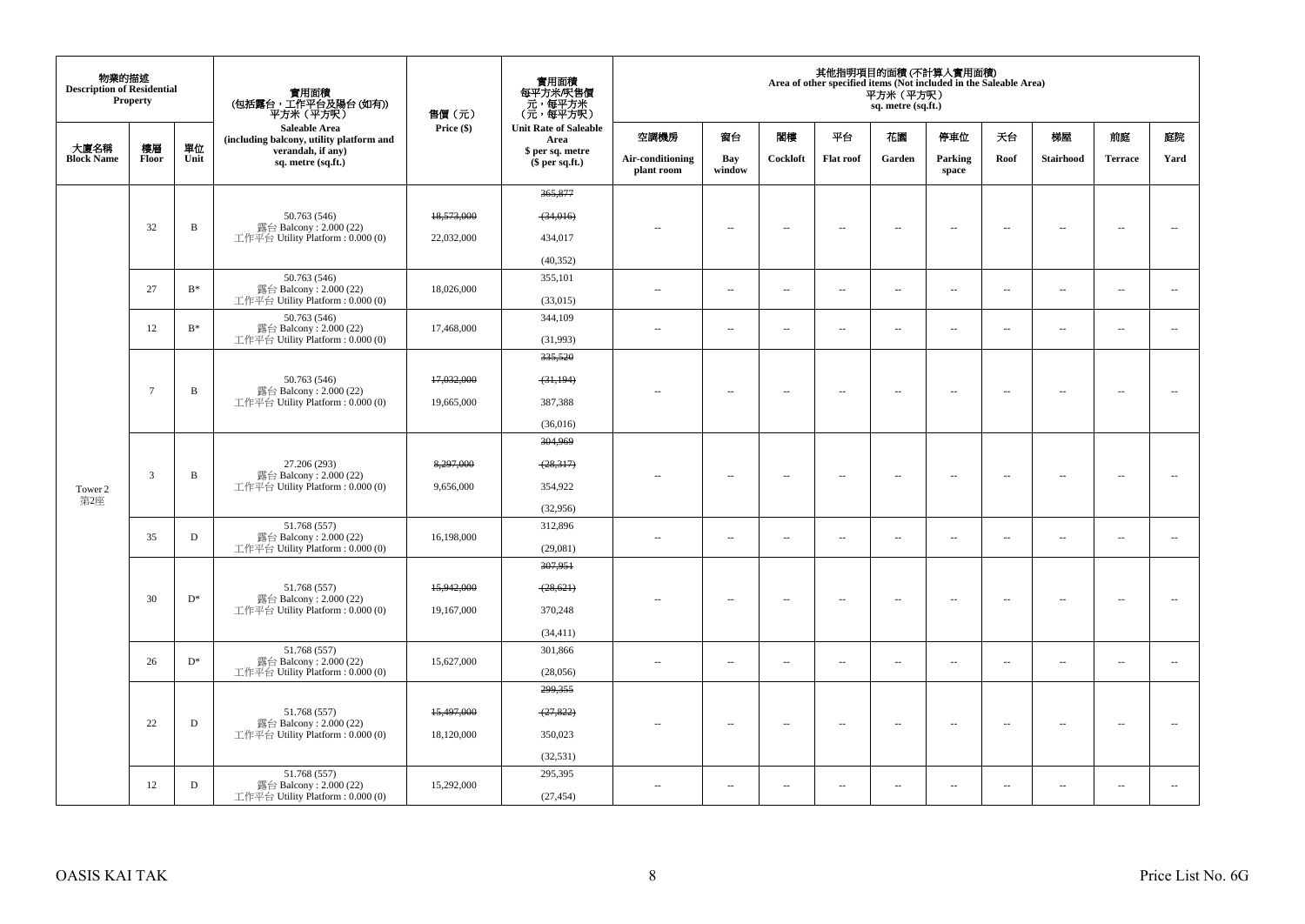| 物業的描述<br><b>Description of Residential</b> | <b>Property</b> |                                        | 實用面積<br>(包括露台,工作平台及陽台(如有))<br>平方米 (平方呎)                                  | 售價(元)        | 實用面積<br>每平方米/呎售價<br>- 元, 每平方米<br>(元, 每平方呎) |                                |                          |                          |                  | 平方米 (平方呎)<br>sq. metre (sq.ft.) | 其他指明項目的面積 (不計算入實用面積)<br>Area of other specified items (Not included in the Saleable Area) |                          |                          |                          |      |
|--------------------------------------------|-----------------|----------------------------------------|--------------------------------------------------------------------------|--------------|--------------------------------------------|--------------------------------|--------------------------|--------------------------|------------------|---------------------------------|-------------------------------------------------------------------------------------------|--------------------------|--------------------------|--------------------------|------|
| 大廈名稱                                       | 樓層              | 單位                                     | <b>Saleable Area</b><br>(including balcony, utility platform and         | Price (\$)   | <b>Unit Rate of Saleable</b><br>Area       | 空調機房                           | 窗台                       | 閣樓                       | 平台               | 花園                              | 停車位                                                                                       | 天台                       | 梯屋                       | 前庭                       | 庭院   |
| <b>Block Name</b>                          | Floor           | Unit                                   | verandah, if any)<br>sq. metre (sq.ft.)                                  |              | \$ per sq. metre<br>$$$ per sq.ft.)        | Air-conditioning<br>plant room | Bay<br>window            | Cockloft                 | <b>Flat roof</b> | Garden                          | Parking<br>space                                                                          | Roof                     | Stairhood                | <b>Terrace</b>           | Yard |
|                                            |                 |                                        |                                                                          |              | 291,898                                    |                                |                          |                          |                  |                                 |                                                                                           |                          |                          |                          |      |
|                                            |                 |                                        | 51.768 (557)                                                             | 15, 111, 000 | (27, 129)                                  |                                |                          |                          |                  |                                 |                                                                                           |                          |                          |                          |      |
|                                            | 6               | D                                      | 露台 Balcony: 2.000 (22)<br>工作平台 Utility Platform : $0.000(0)$             | 18,219,000   | 351,936                                    | $\sim$                         | $\overline{\phantom{a}}$ | $\overline{a}$           | $\overline{a}$   | $\sim$                          | $\overline{\phantom{a}}$                                                                  | $\overline{\phantom{a}}$ | $\sim$                   |                          |      |
| 35<br>31                                   |                 |                                        |                                                                          |              | (32,709)                                   |                                |                          |                          |                  |                                 |                                                                                           |                          |                          |                          |      |
|                                            |                 | $\mathcal{E}^*$                        | 41.894 (451)<br>露台 Balcony: 2.000 (22)                                   | 12,834,000   | 306,345                                    | $\sim$ $-$                     | $\sim$                   | $\overline{\phantom{a}}$ | $\overline{a}$   | $\sim$                          | $- -$                                                                                     | $\sim$                   | $\overline{\phantom{a}}$ | $\overline{a}$           |      |
|                                            |                 |                                        | 工作平台 Utility Platform: 0.000 (0)                                         |              | (28, 457)                                  |                                |                          |                          |                  |                                 |                                                                                           |                          |                          |                          |      |
|                                            | $\mathbf{E}^*$  | 41.894 (451)<br>露台 Balcony: 2.000 (22) | 12,706,000                                                               | 303,289      | $\sim$ $-$                                 | $\sim$                         | $\overline{\phantom{a}}$ | $\sim$                   | $\sim$           | $- -$                           | $ -$                                                                                      | $\sim$                   | $\sim$ $-$               |                          |      |
| Tower 2                                    |                 |                                        | 工作平台 Utility Platform: 0.000 (0)                                         |              | (28, 173)                                  |                                |                          |                          |                  |                                 |                                                                                           |                          |                          |                          |      |
| 第2座                                        |                 |                                        |                                                                          |              | 299,685                                    |                                |                          |                          |                  |                                 |                                                                                           |                          |                          |                          |      |
|                                            | 28              | $E^*$                                  | 41.894 (451)<br>露台 Balcony: 2.000 (22)                                   | 12,555,000   | (27, 838)                                  | $\sim$                         | $\overline{\phantom{a}}$ | $\sim$ $-$               | $\sim$           | $\sim$                          | $\sim$                                                                                    | $\sim$                   | $\sim$                   | $\sim$                   |      |
|                                            |                 |                                        | 工作平台 Utility Platform : $0.000(0)$                                       | 15,366,000   | 366,783                                    |                                |                          |                          |                  |                                 |                                                                                           |                          |                          |                          |      |
|                                            |                 |                                        |                                                                          |              | (34,071)                                   |                                |                          |                          |                  |                                 |                                                                                           |                          |                          |                          |      |
|                                            | 18              | E                                      | 41.894 (451)                                                             | 289,063      | $\sim$                                     | $\overline{\phantom{a}}$       | $\overline{\phantom{a}}$ | $- -$                    | $\sim$ $-$       | $\sim$                          | $\overline{\phantom{a}}$                                                                  | $\sim$                   | $\overline{\phantom{a}}$ | $\overline{\phantom{a}}$ |      |
|                                            |                 |                                        | 露台 Balcony: 2.000 (22)<br>12,110,000<br>工作平台 Utility Platform: 0.000 (0) |              | (26, 851)                                  |                                |                          |                          |                  |                                 |                                                                                           |                          |                          |                          |      |
|                                            | 9               | Е                                      | 41.894 (451)<br>露台 Balcony: 2.000 (22)                                   | 11,860,000   | 283,095                                    | $- -$                          | $\sim$                   | $\overline{\phantom{a}}$ | $\overline{a}$   | $\sim$                          | $\sim$                                                                                    | $\sim$                   | $\sim$                   | $\overline{\phantom{a}}$ |      |
|                                            |                 |                                        | 工作平台 Utility Platform: 0.000 (0)                                         |              | (26, 297)                                  |                                |                          |                          |                  |                                 |                                                                                           |                          |                          |                          |      |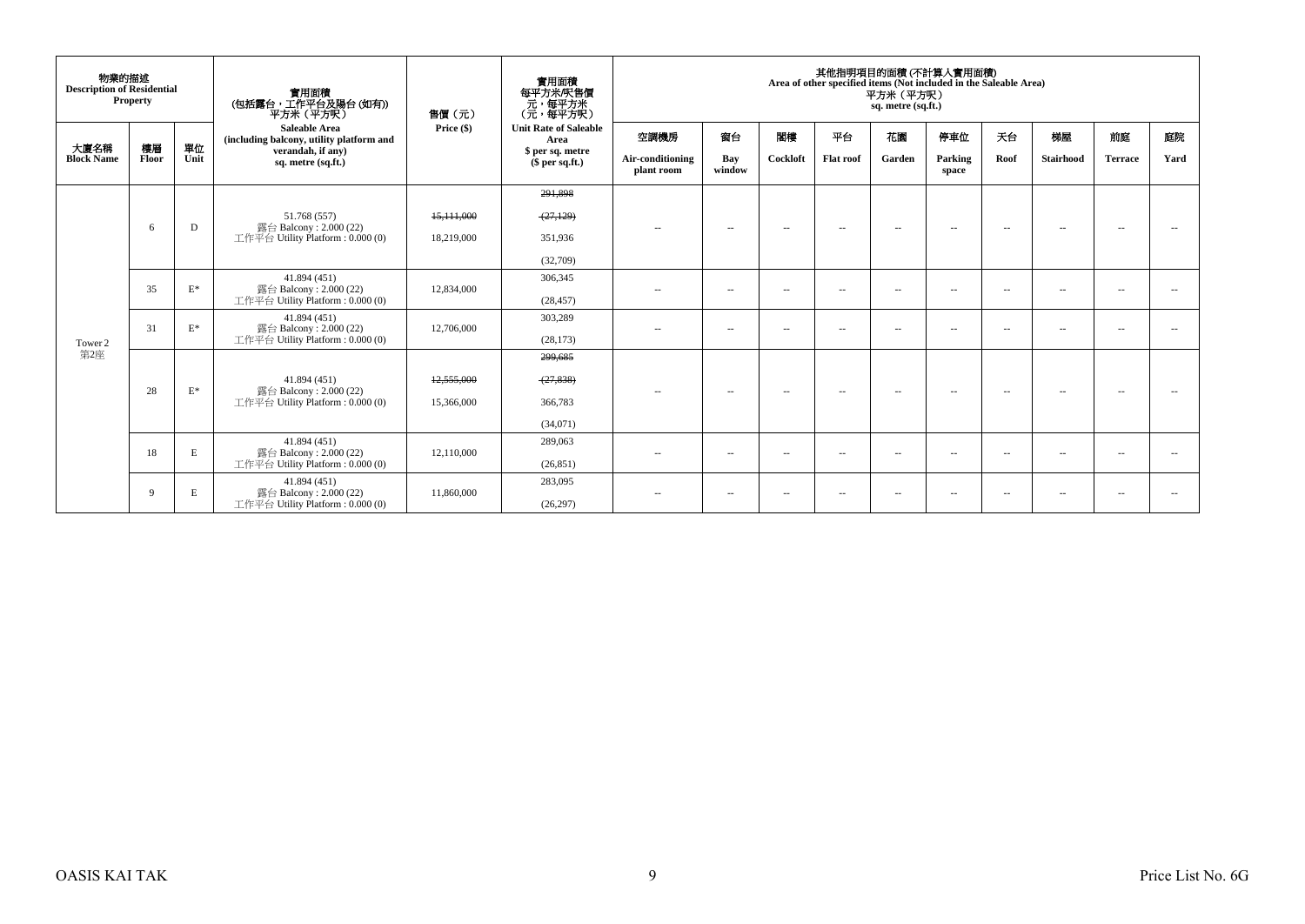### 第三部份:其他資料 **Part 3: Other Information**

- (1) 準買家應參閱發展項目的售樓說明書,以了解該項目的資料。 Prospective purchasers are advised to refer to the sales brochure for the development for information on the development.
- (2) 根據《一手住宅物業銷售條例》第52(1)條及第53(2)及(3)條, According to sections 52(1) and 53(2) and (3) of the Residential Properties (First-hand Sales) Ordinance, –

第52(1)條 / Section 52(1)

在某人就指明住宅物業與擁有人訂立臨時買賣合約時,該人須向擁有人支付售價的5%的臨時訂金。 A preliminary deposit of 5% of the purchase price is payable by a person to the owner on entering into a preliminary agreement for sale and purchase in respect of the specified residential property with the owner.

#### 第53(2)條 / Section 53(2)

如某人於某日期訂立臨時買賣合約,並於該日期後的5個工作日內,就有關住宅物業簽立買賣合約,則擁有人必須在該日期後的8個工作日內,簽立該買賣合約。 If a person executes an agreement for sale and purchase in respect of the residential property within 5 working days after the date on which the person enters into the preliminary agreement for sale and purchase, the owner date.

#### 第53(3)條 / Section 53(3)

如某人於某日期訂立臨時買賣合約時,但沒有於該日期後的5 個工作日內,就有關住宅物業簽立買賣合約,則 – (i) 該臨時合約即告終止;(ii) 有關的臨時訂金即予沒收;及 (iii) 擁有人不得就該人沒有簽立買賣合約而針對該人提出進一步申索。 If a person does not execute an agreement for sale and purchase in respect of the residential property within 5 working days after the date on which the person enters into the preliminary agreement for sale and purchase-(i) the preliminary agreement is terminated;(ii) the preliminary deposit is forfeited; and (iii) the owner does not have any further claim against the person for the failure.

(3) 實用面積及屬該住宅物業其他指明項目的面積是按《一手住宅物業銷售條例》第8條及附表二第2部的計算得出的。

The saleable area and area of other specified items of the residential property are calculated in accordance with section 8 and Part 2 of Schedule 2 to the Residential Properties (First-hand Sales) Ordinance.

(4)(i) 註:在第(4)段中,『售價』指本價單第二部份中所列之住宅物業的售價,而『成交金額』指臨時買賣合約中訂明的住宅物業的實際金額。因應不同支付條款及/或折扣按售價計算得出之價目,皆以進位到最接近的千位數作為成交金額。  $\frac{1}{2}$ payment and/or applicable discounts on the Price will be rounded up to the nearest thousand to determine the transaction price.

買方於簽署臨時買賣合約時須繳付相等於成交金額 5%之金額作為臨時訂金,其中港幣\$100,000 之部分臨時訂金必須以銀行本票支付,臨時訂金的餘額可以支票支付,本票及支票抬頭請寫「貝克.麥堅時律師事務所」。 Upon signing of the Preliminary Agreement for Sale and Purchase, the Purchaser shall pay the Preliminary Deposit which is equivalent to 5% of the transaction price. HK\$100,000 being part of the Preliminary Deposit must be paid by cheque(s). The cashier order(s) and cheque(s) should be made payable to "BAKER & MCKENZIE".

#### 支付條款 **Terms of Payment**

- **(A) 120** 天現金優惠付款計劃 **120-day Cash Payment Plan (**照售價減**3%) (3% discount from the Price)**
- 。<br>(1) 買方須於簽署臨時買賣合約(「臨時合約」)時繳付相等於成交金額5%作為臨時訂金。買方須於签署臨時合約後5個工作日內签署正式買賣合約(「正式合約」)。 The Purchaser(s) shall pay the preliminary deposit equivalent to 5% of the transaction price upon signing of the preliminary Agreement for Sale and Purchase ("PASP"). The formal Agreement for Sale & Purchase ("ASP") shall signing of the PASE
- (2) 成交金額 95%即成交金額之餘款於買方簽署臨時合約後 120 天內由買方繳付或於完成交易時付清,以較早者為準。 95% of the transaction price being balance of the transaction price shall be paid by the Purchaser(s) within 120 days after signing of the PASP or upon completion, whichever is the earlier.
- **(A1)** (並無此編號之支付條款)  **( No Terms of Payment of such numbering**)

**(B)** (並無此編號之支付條款)  **( No Terms of Payment of such numbering**)

**(C)** (並無此編號之支付條款)

 **( No Terms of Payment of such numbering**)

#### **(D)** 建築期付款計劃 **Stage Payment Plan (**照售價減**2%) (2% discount from the Price)**

- (1) 買方須於簽署臨時買賣合約(「臨時合約」)時繳付相等於成交金額5%作為臨時訂金。買方須於簽署臨時合約後5個工作日內簽署正式買賣合約(「正式合約」)。 The Purchaser(s) shall pay the preliminary deposit equivalent to 5% of the transaction price upon signing of the preliminary Agreement for Sale and Purchase ("PASP"). The formal Agreement for Sale & Purchase ("ASP") shall signing of the PASP.
- (2) 買方簽署臨時合約後 120 天內再付成交金額 5%。
- 5% of the transaction price shall be paid by the Purchaser(s) within 120 days after signing of the PASP.
- (3) 成交金額 90%即成交金額之餘款於賣方向買方發出書面通知書可將有關物業之業權有效地轉讓予買方的日期起 14 天內付清。
- 90% of the transaction price being balance of the transaction price shall be paid by the Purchaser(s) within 14 days of the date of written notification to the Purchaser(s) that the Vendor is in a position validly to assig
- **(D1)** (並無此編號之支付條款)

 **( No Terms of Payment of such numbering**)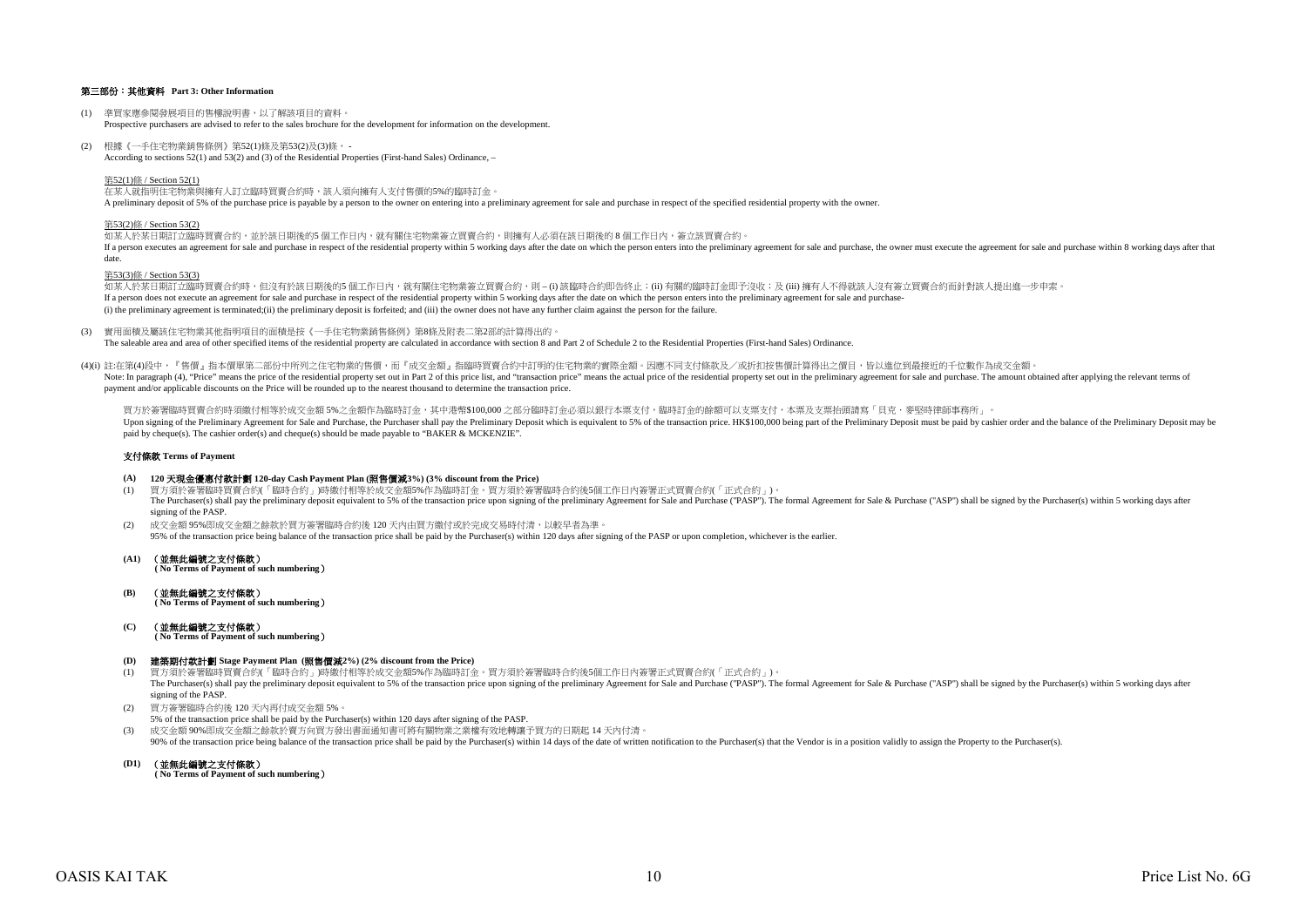#### **(ii)** 售價獲得折扣的基礎 **The basis on which any discount on the Price is made available**

(a) 見 4(i)。 See 4(i).

#### (b) 「**Club Wheelock**」會員優惠 **Privilege for** 「**Club Wheelock**」**member**

在簽署臨時買賣合約當日,買方如屬「Club Wheelock」會員,可獲1%售價折扣優惠。最少一位個人買方(如買方是以個人名義)或最少一位買方之董事(如買方是以公司名義) 須為「Club Wheelock」會員,方可享此折扣優惠 A 1% discount from the Price would be offered to the Purchaser who is a Club Wheelock member on the date of signing of the preliminary agreement for sale and purchase. At least one individual Purchaser (if the Purchaser is Purchaser is a corporation) should be a Club Wheelock member on the date of signing the preliminary agreement for sale and purchase in order to enjoy the discount offer.

## (c) 「**Wheelock Living**」 臉書頁面讚好優惠 **"Wheelock Living" Facebook Page Likers' Discount**

凡於簽署臨時買賣合約前讚好"Wheelock Living" 臉書頁面的買家,可獲0.5%售價折扣優惠。 A 0.5% discount from the Price would be offered to a Purchaser who has liked the "Wheelock Living" Facebook Page before signing the Preliminary Agreement for Sale and Purchase.

#### (d) 印花稅優惠 **Stamp Duty Discount**

買方購買本價單中所列之住宅物業可獲8.5%售價折扣優惠。 A 8.5% discount from the Price would be offered to the Purchaser of a residential property listed in this price list.

#### (e) 港珠澳大橋通車優惠 **Hong Kong–Zhuhai–Macau Bridge Opening Discount**

凡於2018年12月31日(包括當日)或之前簽署臨時買賣合約購買本價單中所列之住宅物業的買家,可獲0.5%售價折扣優惠。 A 0.5% discount from the Price would be offered to a Purchaser who signs the Preliminary Agreement for Sale and Purchase on or before 31 December, 2018 to purchase a residential property listed in this price list.

#### (f) 「**Club Wheelock**」感恩月優惠「**Club Wheelock**」**Thankful Month Discount**

(只適用於**2018**年**12**月**31**日當日或之前簽署臨時買賣合約之買賣)**(Only applicable to a transaction the Preliminary Agreement for Sale and Purchase of which is signed on or before 31 December 2018)**

在簽署臨時買賣合約當日,買方如屬「Club Wheelock」會員,可獲1%售價折扣優惠。於簽署臨時買賣合約當日,最少一位個人買方(如買方是以個人名義)或最少一位買方之董事(如買方是以公司名義) 須為「Club Wheelock」會員,方可享此折扣優惠。

A 1% discount on the price would be offered to the Purchaser who is a Club Wheelock member on the date of signing of the preliminary agreement for sale and purchase. At least one individual Purchaser (if the Purchaser is a Purchaser is a corporation) should be a Club Wheelock member on the date of signing the preliminary agreement for sale and purchase in order to enjoy the discount.

#### (g) 會德豐有限公司員工置業優惠 **Wheelock and Company Limited Home Purchasing Discount**

如買方 (或構成買方之任何人士)屬任何「會德豐合資格人士」,並且沒有委任地產代理就購入住宅物業代其行事,可獲 2.75% 售價折扣優惠。 If the Purchaser (or any person comprising the Purchaser) is a "Qualified Person of Wheelock Group", provided that the Purchaser did not appoint any estate agent to act for him in the purchase of the residential property(

「會德豐合資格人士」指任何下列公司或其在香港註冊成立之附屬公司之任何董事、員工及其近親(任何個人的配偶、父母、祖父、祖母、外祖父、外祖母、子女、孫、孫女、外孫、外孫女或兄弟姊妹為該個人之「近親」,惟須提供令賣方滿意的有關證明文件以茲證 明有關關係,且賣方對是否存在近親關係保留最終決定權):

"Oualified Person of Wheelock Group" means any director or employee (and his/her close family member (a spouse, parent, grant parent, child, grand child or sibling of a person is a "close family member" of that person Prov the Vendor must be provided to prove the relationship concerned and that the Vendor reserves the final right to decide whether or not such relationship exists)) of any of the following companies or any of its subsidiaries

- 1. 會德豐有限公司 Wheelock and Company Limited 或 or;
- 2. 會德豐地產有限公司 Wheelock Properties Limited 或 or;
- 3. 會德豐地產(香港)有限公司 Wheelock Properties (HK) Limited 或 or;
- 4. 九龍倉集團有限公司 The Wharf (Holdings) Limited 或 or;
- 5. 九龍倉置業地產投資有限公司Wharf Real Estate Investment Company Limited 或 or;
- 6. 夏利文物業管理有限公司 Harriman Property Management Limited 或 or;
- 7. 海港企業有限公司 Harbour Centre Development Limited 或 or;
- 8. 現代貨箱碼頭有限公司 Modern Terminals Limited.

買方在簽署有關的臨時買賣合約前須即場提供令賣方滿意的證據証明其為會德豐合集團合資格人士,賣方就相關買方是否會德豐合集團合資格人士有最終決定權,而賣方之決定為最終及對買方具有約束力。

The Purchaser shall before signing of the relevant preliminary agreement for sale and purchase on the spot provide evidence for proof of being a Qualified Person of Wheelock Group to the satisfaction of the Vendor and in t Vendor's decision shall be final and binding on the Purchaser.